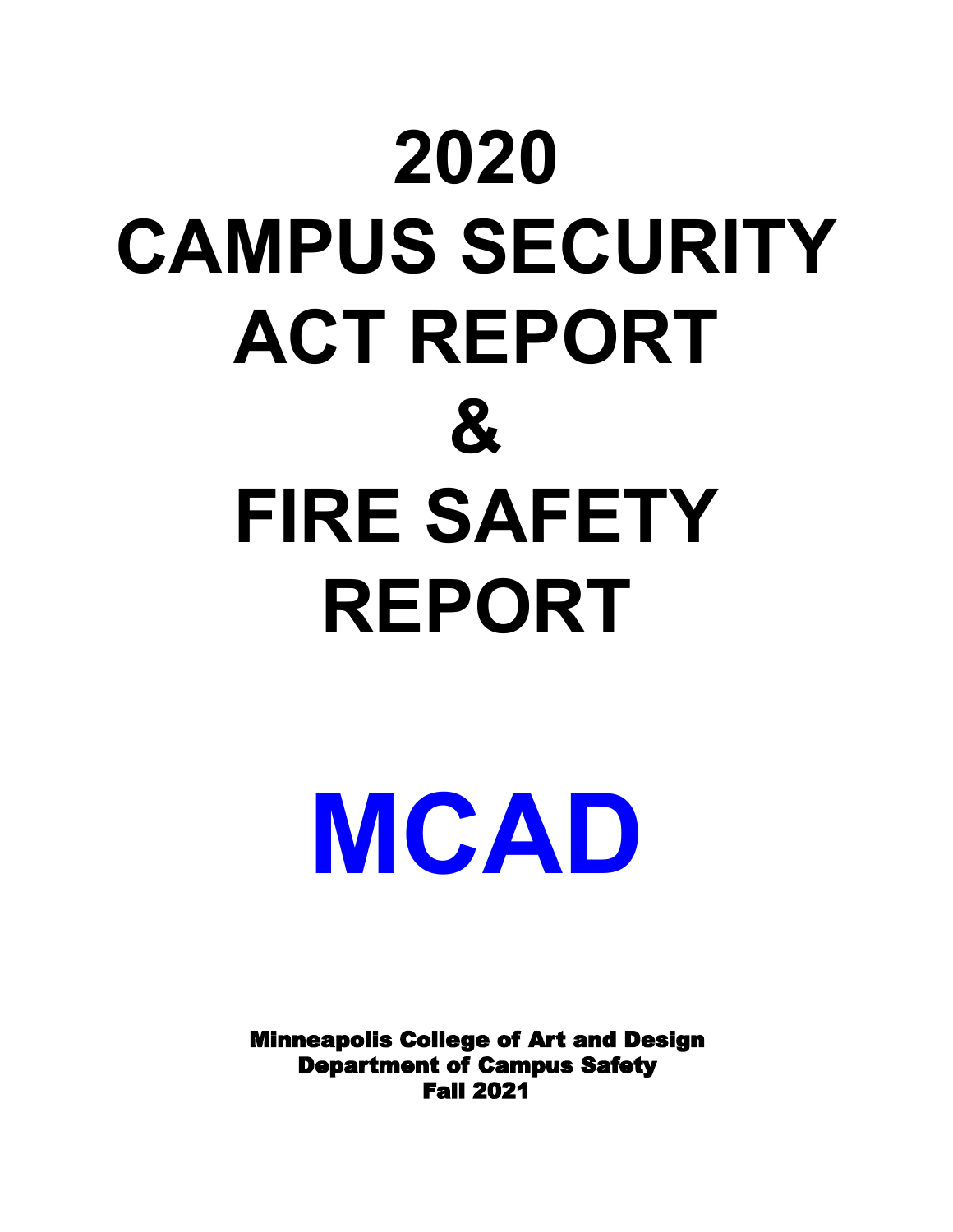In compliance with the Higher Education Act (also known as the Jeanne Clery Disclosure of Campus Security Policy and Campus Crime Statistics Act), this report contains detailed information covering a broad range of topics, including Campus Safety services, crime prevention policies and campus crime statistics.

#### **OVERVIEW OF THE DEPARTMENT OF CAMPUS SAFETY**

The Department of Campus Safety is responsible for the overall safety and security of all faculty, staff, students and visitors on campus. 24 hours a day, 7 days a week, and 365 days a year the department works toward its purpose of protecting life and property, preventing crime and providing a service to all members of the community. In addition, the department has responsibilities that range from alarm management to lost & found services, access control and parking services. Campus Safety works with the Minneapolis Police Department on criminal matters, neighborhood issues, crime prevention, and campus safety in order to make a more safe and secure campus environment.

Campus Safety Officers receive specialized training pertaining directly to campus safety related issues. Some of Campus Safety's duties include patrolling the campus, monitoring alarm panels and building cameras, answering the college's main switchboard line and emergency line, as well as serving as a source of information to college faculty, staff, students and visitors.

#### **DEPARTMENT OF CAMPUS SAFETY MISSION STATEMENT**

The Minneapolis College of Art and Design Campus Safety Department strives to establish and maintain an atmosphere that fosters a safe, secure and stable environment for living, learning, working and visiting in order to support and advance the educational objectives of the Minneapolis College of Art and Design.

#### **PROCEDURES FOR STUDENTS AND OTHERS TO REPORT CRIMES AND EMERGENCIES OCCURRING ON CAMPUS**

#### *Institutional responses to crimes reported, including policies for making timely warning reports to the campus community:*

MCAD Campus Safety will investigate crimes that are committed on Minneapolis College of Art and Design (MCAD) property; these crimes may also be reported to the local police department. Other matters reported to MCAD Campus Safety will be investigated by the MCAD Campus Safety staff or referred to the proper department or agency for follow up.

In order to make timely warnings to the MCAD community, it is important for all students, faculty, staff and visitors to notify the proper authorities when a crime does occur. MCAD Campus Safety maintains records of all reported criminal activity on campus. Incidents reported to Student Affairs, Student Housing (including Resident Assistants), or Human Resources will be passed on to MCAD Campus Safety. All efforts will be made to maintain confidentiality except where prohibited by law or College policies.

Various efforts are made to inform the campus community on a timely basis about crime and crime-related problems. For the latest and most updated information on crimes and security concerns, watch for security postings. Distributed around campus, they describe crimes or security concerns and they solicit information from the College community regarding the incidents. Please watch for these postings in the on-campus apartments, and at the entrances to MCAD buildings. E-mail may also be used as a method of notification. Our safety as a community depends on each of us staying informed.

#### *Policies for preparing the annual disclosure of crime statistics:*

The MCAD Campus Safety Department compiles all information and statistics for this report. A formal police report is not needed in order for a crime to be included in the annual statistics. Statistics are collected using MCAD Campus Safety records, as well as information from applicable police agencies and all officials of MCAD who have significant responsibility for students and campus activities. To prepare MCAD's crime report, all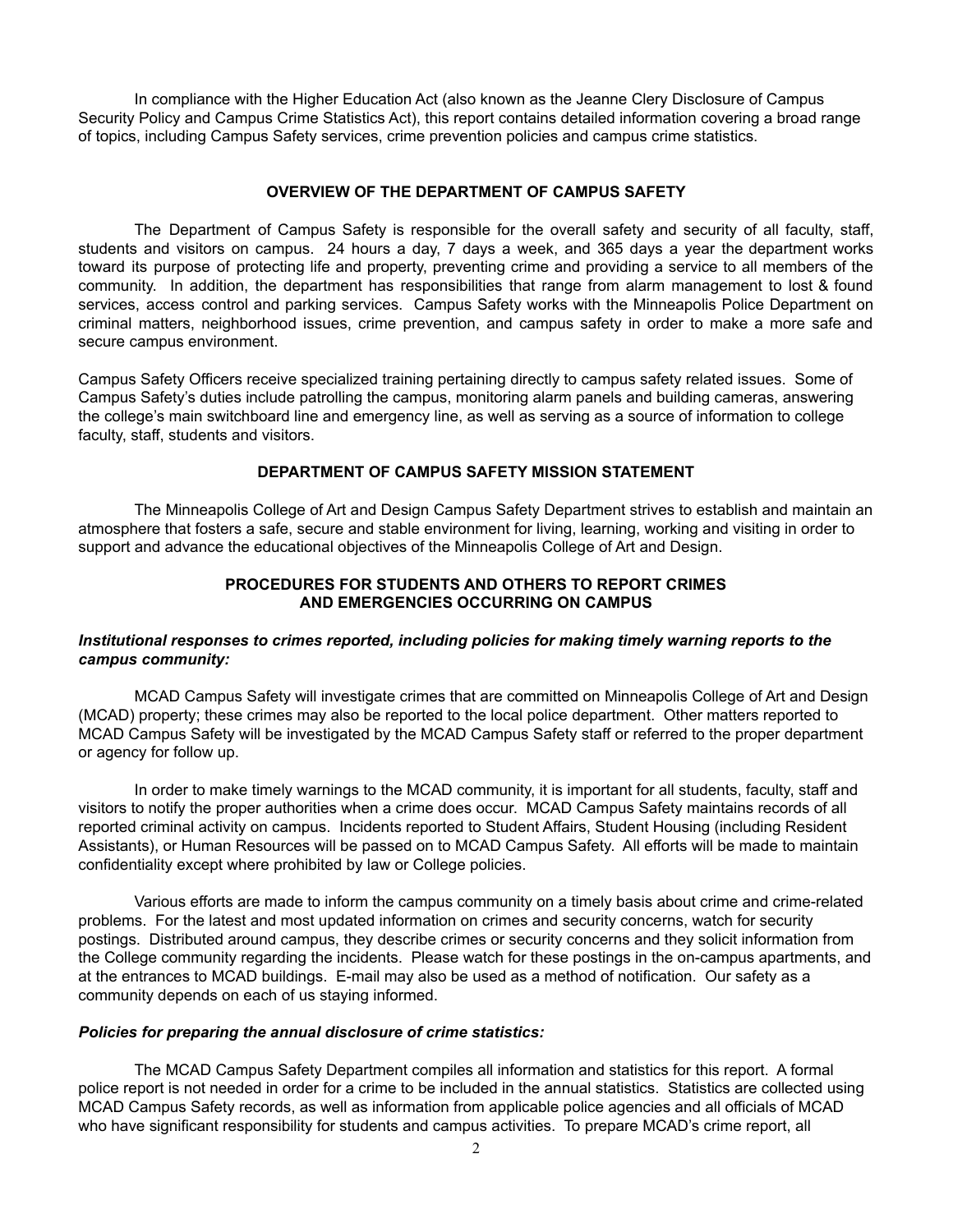incidents reported to the Campus Safety staff, the Minneapolis Police Department, the Vice President of Student Affairs, the Director of Student Housing, CFO, Vice President and Treasurerand others are recorded.

On October 1<sup>st</sup> of each year, all current MCAD students and employees are notified of the availability of the report and the location to request a copy. This report is made available via the website **(http://www.mcad.edu/campussecurityact)**. Paper copies are available in the Campus Safety Office. All reasonable attempts have been made to identify all reported crimes and to present the statistics in this report in accordance with the Higher Education Act.

#### *Titles of each person or organization to whom students and employees should report offenses:*

If you experience or witness a crime, first call 911 and then dial Campus Safety at 612-874-3555 from any off campus phone or x1555 from any on campus phone. We encourage accurate and prompt reporting.

If you are unsure whether a situation is an emergency and you live in on-campus housing, contact a Resident Assistant or Campus Safety immediately or call 911.

Infractions of MCAD rules are referred to the Dean of Students. Law breaking and criminal conduct may be referred to local police.

#### *Statement disclosing the use of voluntary confidential reporting:*

The Department of Campus Safety encourages all faculty, staff, students and visitors of MCAD to report all crimes. If you are the victim or witness of a crime and do not want to pursue action within the College system or the criminal justice system, you may still want to consider making a confidential report. At the request of the reporting victim or witness, Campus Safety will make every effort to maintain confidentiality with respect to the law and College policies.

The purpose of a confidential report is to comply with your wish to keep the matter confidential, while taking steps to ensure the future safety of yourself and others. With such information, the College can keep an accurate record of the number of incidents involving students, determine where there is a pattern of crime with regard to a particular location, method, or assailant, and alert the campus community to potential danger. Reports filed in this manner are counted and disclosed in the annual crimes statistics for the institution.

#### **SECURITY OF AND ACCESS TO CAMPUS FACILITIES**

#### *Academic building access*

MCAD is part of a central urban neighborhood in which access to the academic buildings must be balanced with concern for the safety and security of our MCAD community. For both safety and security reasons, students are urged not to work alone, particularly at night. Twenty-four hours a day, officers patrol MCAD's campus including the inside of the academic buildings, every day of the year. There is a 24-hour security telephone response. During MCAD college business hours access to the college is open to the public, who enter the college through the north Gallery doors and are checked in at the MCAD Welcome Desk, who work in conjunction with Campus Safety. In addition, a Campus Safety officer is posted in the dispatch office to grant access afterhours to the academic buildings through the locked north or east MCAD Gallery doors and south door (next to parking lot C). There is an intercom outside both doors with a direct line to Campus Safety. Proper identification (picture ID) is required for admittance. Students are required to carry their MCAD student ID card at all times. Campus Safety Officers are not permitted to let students into buildings, rooms, etc., after normal hours without an ID. If you do not have your ID, you may be asked to leave until the buildings re-open for normal business hours. Building hours are distributed and posted on the doors. IDs are available from the Campus Safety Office.

In addition, monitored cameras are located in parking lot C and various areas of the academic buildings. These systems are recording continuously to enhance the apprehension and prosecution of any person who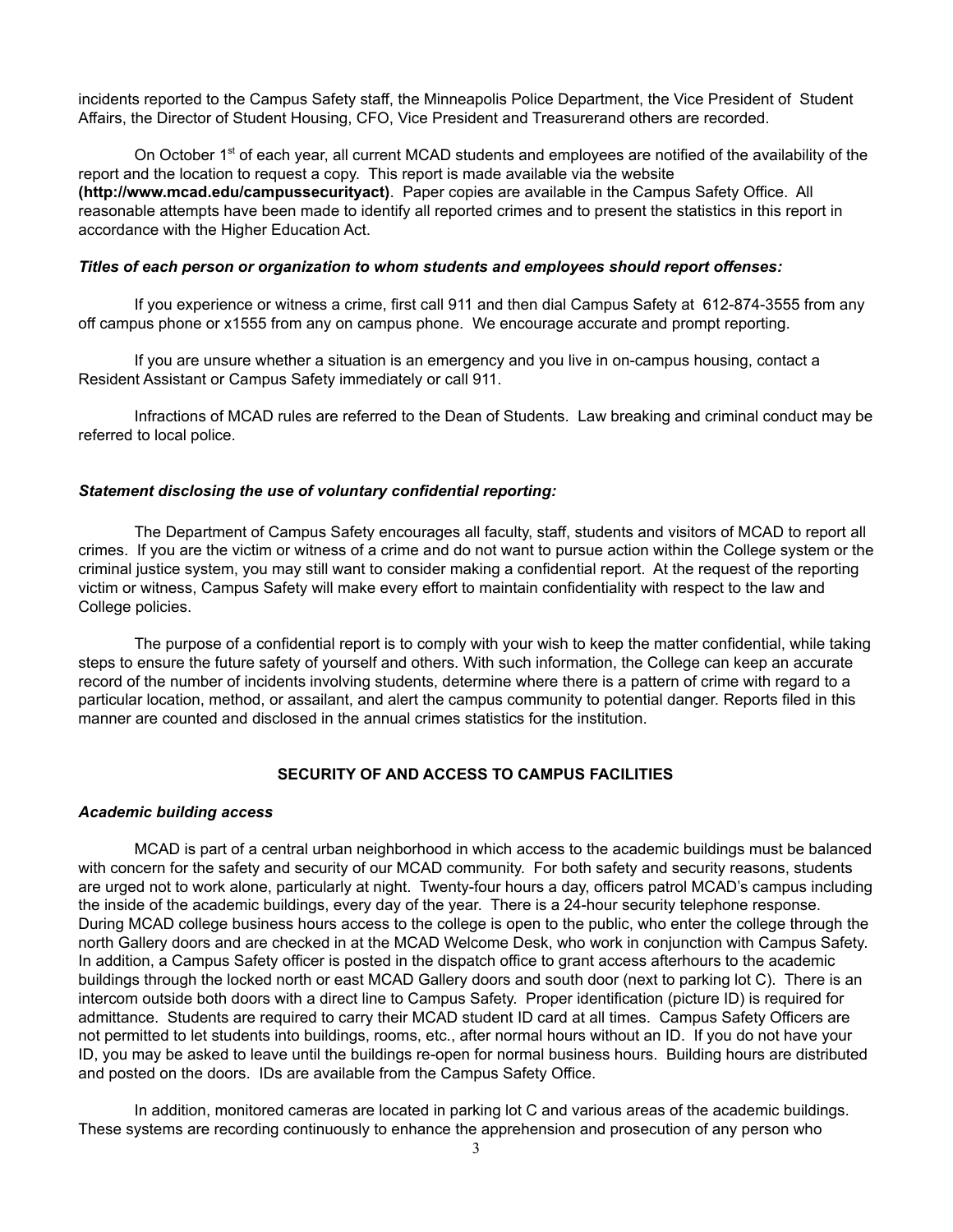attempts to breach the safety of the MCAD community. Alarms are installed and monitored 24 hours a day in areas of high security concern.

#### *Campus residences*

Exterior doors to residence halls are locked 24 hours a day. Only students who have access, or those with legitimate business inside residence halls, are allowed entry. All others may be considered as trespassing, and residents are urged to report their presence to MCAD Campus Safety.

Students living in campus apartments should keep exterior apartment doors closed and locked. Never let anyone you don't know into the building.

Apartment doors and windows should be kept locked at all times. Most of the MCAD residence halls are equipped with security screens on all lower windows. If you feel suspicious about someone or something, go to a populated area and call MCAD Campus Safety or 911 immediately. If, upon returning to your residence, you find signs of forced entry, leave immediately, seek safety, and notify the police and MCAD Campus Safety.

Any loss or theft of room keys should be reported to the Housing Office and MCAD Campus Safety immediately. A resident who has lost his or her keys has one week to find them. If the resident does not do so within that time, the apartment may be re-keyed at a cost to the resident.

Any problems with door or window locks should be reported to the Housing Office immediately, on campus extension x1780.

#### *Security considerations used in the maintenance of campus facilities*

MCAD's Facilities Department maintains College buildings and grounds with a concern for safety. MCAD Campus Safety officers also spot and report safety or security hazard conditions during the course of their normal patrols. MCAD Campus Safety and the Facilities Department conduct security and exterior lighting surveys in an ongoing effort to examine the existing conditions and to elevate the level of campus protection. Channels of internal communications exist to facilitate the repair or improvement of security systems on campus. The Facilities Department recognizes the importance of responding promptly to facilities requests that involve security issues.

A Safety Committee composed of representatives from the student body, faculty, and staff, meets regularly to discuss safety concerns. The Student Advisory Council appoints students to the Safety Committee. The Safety Committee accepts suggestions, reviews problems, and makes recommendations for changes and improvements. Students, faculty, and staff are all encouraged to express concerns to the Safety Committee by calling the chair, the Occupational Health and Safety Coordinator, on campus extension x1771.

In order to keep buildings safe and in good repair, it is important to promptly report maintenance problems. For plumbing, electrical, heating, elevator, door lock, key and other maintenance concerns, contact the Facilities Department, on campus extension x1749.

#### **POLICIES REGARDING CAMPUS LAW ENFORCEMENT**

#### *Enforcement authority of security personnel; relationship of security personnel to state and local police agencies; authority of security personnel to arrest individuals*

MCAD Campus Safety officers are responsible for the enforcement of all state and local laws as they apply to MCAD. As a result, the Campus Safety staff works with the Fifth Precinct of the Minneapolis Police Department. Campus Campus Safety officers are authorized to make citizen arrests and will detain people for police agencies.

All Campus Safety officers are trained to respond to a wide variety of complaints and calls within the MCAD community, including emergency situations on the campus. If any situation cannot be handled by MCAD Campus Safety, the proper authorities will be contacted.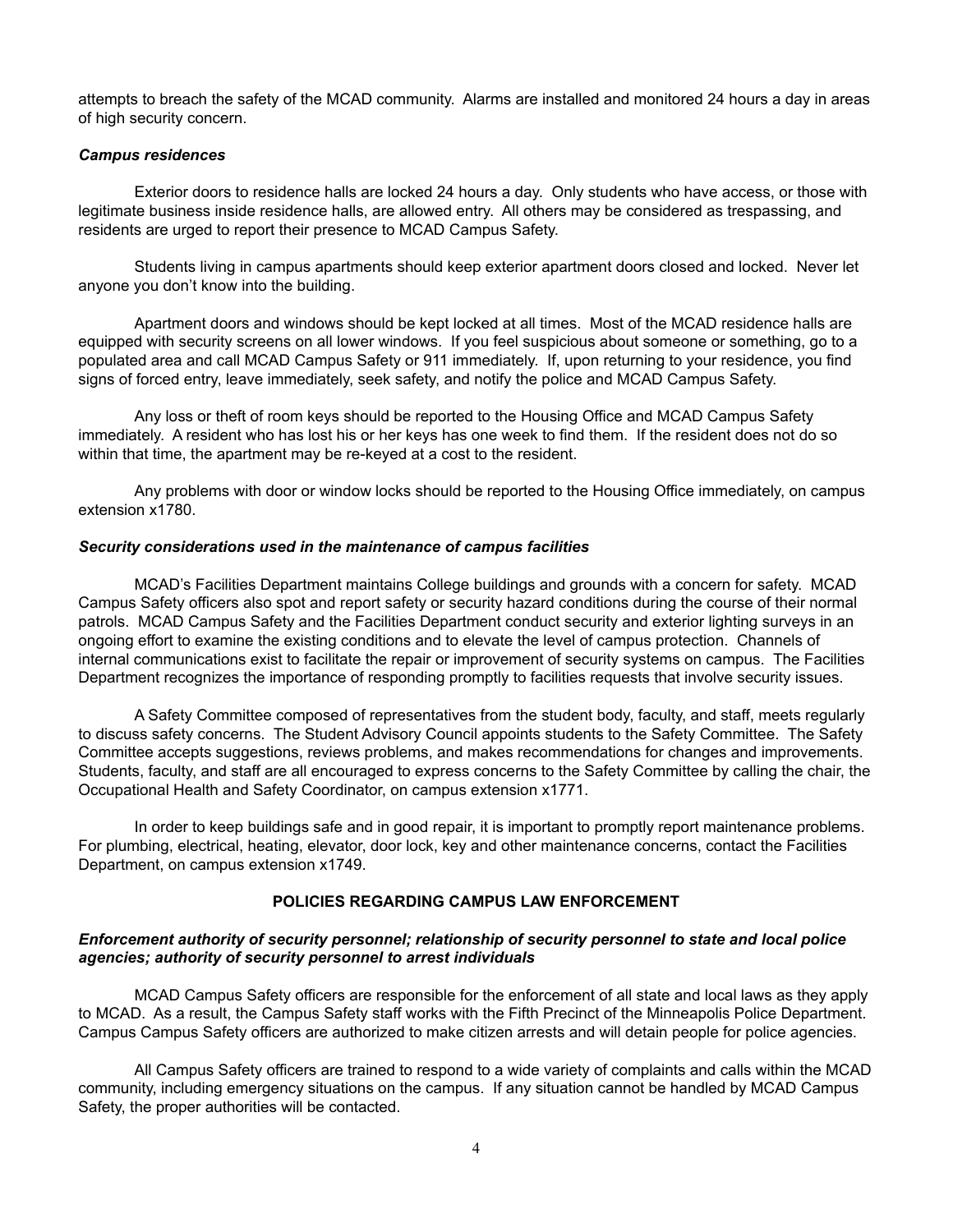#### *Encouragement of accurate and prompt reporting of all crimes to campus security and appropriate police agencies*

MCAD strongly encourages victims and witnesses of all crimes to report them promptly to both the Campus Safety and the Minneapolis Police Departments. If the parties wish, Campus Safety officers will assist in reporting incidents to the police.

All Campus Safety staff are trained to respond to a wide variety of complaints and calls within the MCAD community, including emergency situations. If any situation cannot be handled by Campus Safety staff, the proper authorities will be contacted.

#### *The role of the MCAD counseling psychologist*

While all discussions with the counseling psychologist are confidential, MCAD encourages any victims/witnesses to report crimes to the proper MCAD authorities.

#### **PROGRAMS DESIGNED TO INFORM STUDENTS AND EMPLOYEES ABOUT CAMPUS SECURITY PROCEDURES AND PRACTICES AND TO ENCOURAGE STUDENTS AND EMPLOYEES TO BE RESPONSIBLE FOR THEIR OWN SECURITY AND THE SECURITY OF OTHERS.**

A number of procedures and resources are in place to ensure your safety and well being. However, security and personal safety are the responsibility of each individual in the college community. By becoming informed and being alert, you assist both the Campus Safety staff and MCAD in maintaining an environment free of fear of being victimized.

The following is a list of programs and resources available to MCAD students, staff, and faculty:

#### *Student Orientation Program*

MCAD Campus Safety staff provide information on campus security policies, procedures, and crime prevention on an annual basis during student orientation.

#### *Escort service*

Escorts are available to all enrolled students, staff, faculty and their guests; and should only be used for rides between the MCAD Main campus and a person's residence, parked vehicle, or bus stop/HourCar. Please see the Escort [Range](http://intranet.mcad.edu/sites/default/files/docs/20160621-Escort_Range_Map.pdf) Map for the specific boundaries within which escorts are offered. Escorts will be made on foot when the escort is on campus or near campus, otherwise the Campus Safety patrol vehicle will be used. There may be a wait period due to other pending service calls. There are also courtesy phones located in the 3D shop, Media Center, Print Shop, and the Morrison Building to assist the community with contacting Campus Safety.

#### **To request an escort:**

Call Campus Safety at 612-874-3801 (or dial "0" on campus) or walk up to the Information desk in Main. Please give your name, (be prepared to show an I.D. if the Officer does not recognize you) beginning location and destination.

#### *Taxi Service*

MCAD students, including Continuing Education students and summer program students, may receive taxi rides utilizing the MCAD account provided by Student Affairs..

MCAD students can obtain assistance for a taxi ride from campus safety.

The following stipulations apply for account use.

- 1. Rides are only valid after dark unless for medical transport reasons.
- 2. All rides should commence at the MCAD Main Building and the destination must be a private residence i.e. the students home.
- 3. The number of rides paid on account a student can receive each semester is limited.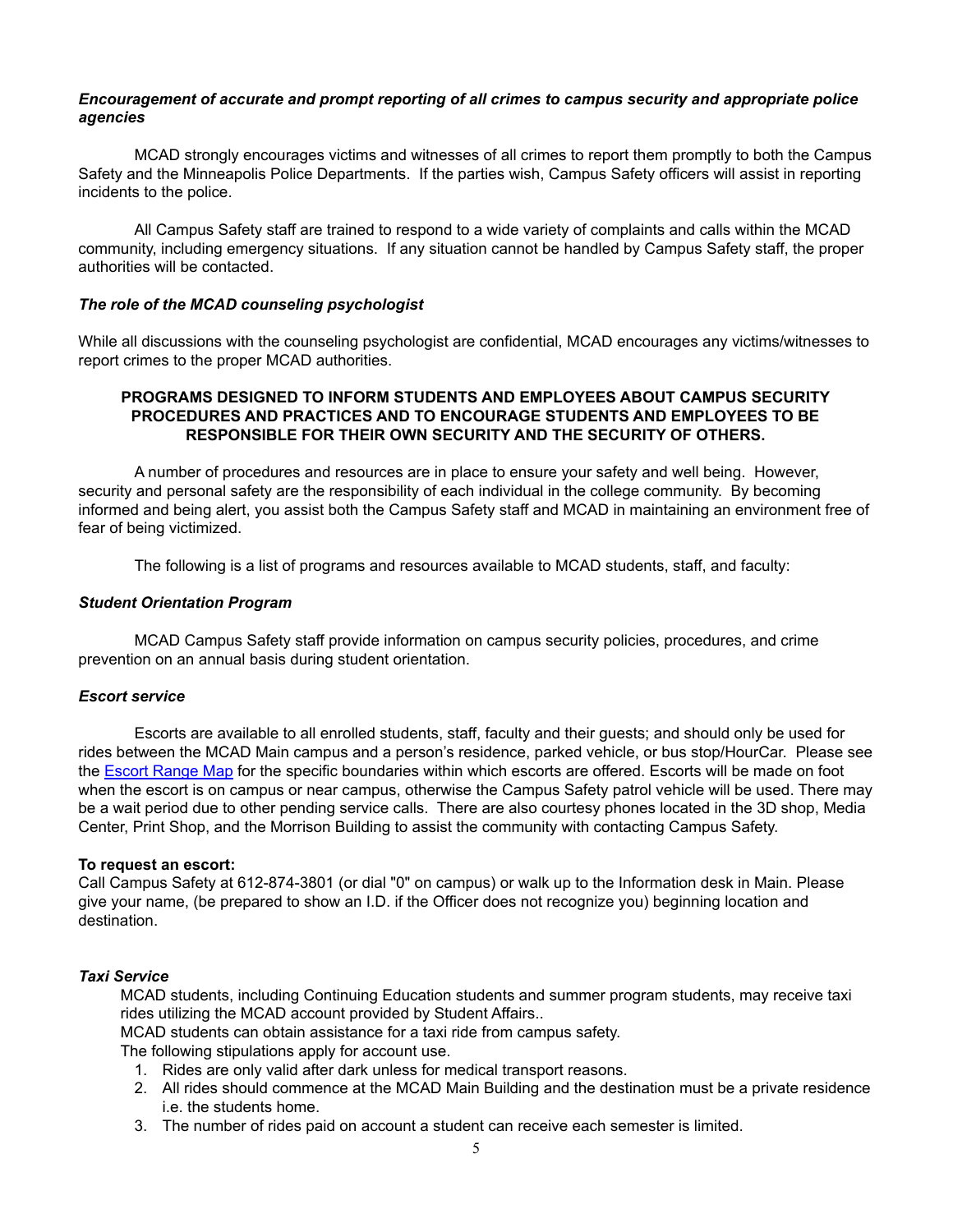#### Medical Transport:

Taxi rides on account may be used for round trip transport to a clinic or emergency room for non-life threatening conditions.

#### *Blue Emergency Call Stations*

There are five blue light emergency call stations located on campus. These can be used whenever a person has been a victim of a crime or sees something suspicious. These phones dial directly to the main campus emergency line (x1555 or 612-874-3555) at the Campus Safety information desk.

#### **PROGRAMS DESIGNED TO INFORM STUDENTS AND EMPLOYEES ABOUT CRIME PREVENTION**

In addition to a workshop presented to new students at orientation, outside consultants and staff present a variety of workshops on topics such as self-defense and personal safety, date and acquaintance rape, healthy sexual behavior, sexual harassment, chemical health and substance abuse, and health hazards in the arts.

On-campus housing residents have procedures for crime and other emergencies posted on the back of their apartment doors.

Crime prevention tips on personal safety are distributed periodically.

#### **PROCEDURES FOR EMERGENCY RESPONSE AND EVACUATION THAT DESCRIBE HOW THE INSTITUTION WILL IMMEDIATELY NOTIFY THE CAMPUS COMMUNITY UPON THE CONFIRMATION OF A SIGNIFICANT EMERGENCY OR DANGEROUS SITUATION INVOLVING AN IMMEDIATE THREAT TO THE HEALTH OR SAFETY OF STUDENTS OR STAFF OCCURRING ON THE CAMPUS, UNLESS THE NOTIFICATION WILL COMPROMISE EFFORTS TO CONTAIN THE EMERGENCY**

#### *Campus Emergency Evacuation Procedures*

Since each incident has different variables, Campus Safety must quickly assess the situation and determine if an evacuation is necessary. If the situation/incident could involve danger or injury to the MCAD community, the building/area is evacuated and Campus Safety will initiate the Campus Emergency Notification procedures. Types of emergencies where an evacuation may be conducted include, but are not limited to the following: bomb threats, fire, chemical spill, utility failure, or hostile Intruder.

#### *Campus Emergency Notification Procedures*

When it is necessary to alert the campus community to an emergency situation MCAD Campus Safety will alert the campus via one or all of the following methods: hand held public address horns, phone text messaging, e-mails, paging over the campus phone system, and pop up messaging on computers linked to the college network.

#### *Campus Emergency Notification and Evacuation - Testing*

Twice each year MCAD conducts an announced emergency communication drill that consists of a text message, e-mail, computer pop-up messages and building phone system paging.

MCAD also conducts six unannounced fire drills during the year, two of which take place in academic buildings and four drills in the resident apartment buildings (one drill is conducted after sunset). Each drill is documented by a written report from Campus Safety. Any physical deficiencies are sent to the Facilities Department for repair. All drills are discussed at the monthly Safety Committee meeting.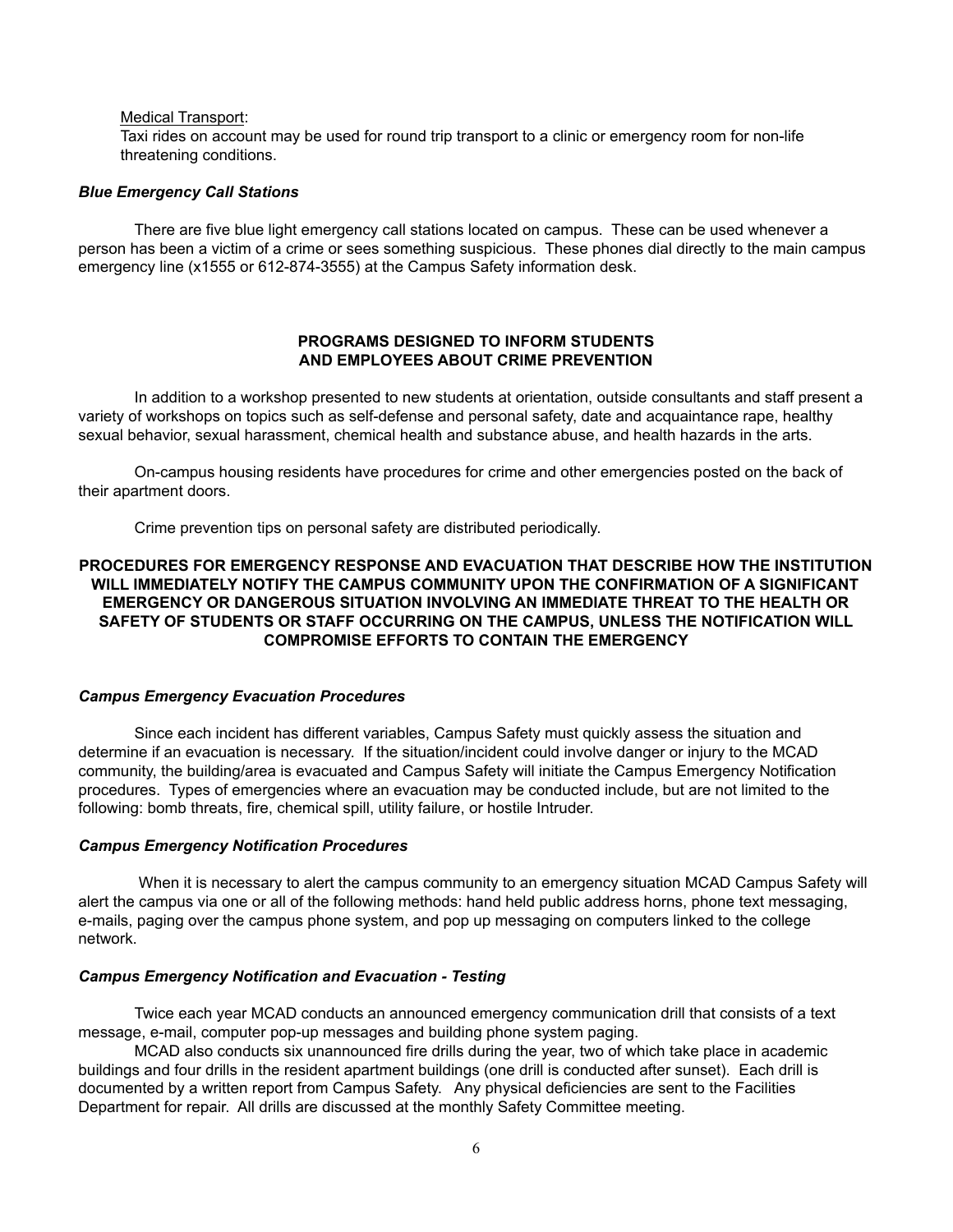#### **POLICY CONCERNING THE MONITORING AND RECORDING THROUGH LOCAL POLICE AGENCIES OF CRIMINAL ACTIVITY IN WHICH STUDENTS ENGAGED AT OFF-CAMPUS LOCATIONS OF STUDENT ORGANIZATIONS OFFICIALLY RECOGNIZED BY THE INSTITUTION, INCLUDING STUDENT ORGANIZATIONS WITH OFF-CAMPUS HOUSING FACILITIES**

MCAD does not have any off-campus locations of student organizations officially recognized by the institution.

In January of 2016 MCAD began leasing studio space at  $2201 - 1<sup>st</sup>$  Ave. These studios primarily serve the students in the Master's of Fine Arts program. MCAD Campus Safety Officers make routine patrols of the interior and exterior portions of the building that are occupied by MCAD students.

#### **ANY INSTITUTION THAT MAINTAINS AN ON CAMPUS HOUSING FACILITY MUST ESTABLISH, FOR STUDENTS WHO RESIDE IN AN ON-CAMPUS STUDENT HOUSING FACILITY, BOTH A POLICY AND PROCEDURES FOR MISSING STUDENT NOTIFICATION**

#### *Missing Student Policy*

Any time a student, staff or faculty member believes that a student has been missing for 24 hours, she/he should report the missing student to one of the following departments: Campus Safety, Student Affairs, or Academic Affairs.

In all cases, Campus Safety will work with Student Affairs to immediately begin an investigation as to the last known whereabouts of the missing student. For resident students, Campus Safety will conduct a timely and thorough preliminary investigation which includes the following:

- Attempt to determine the missing student's last known contact with a roommate, faculty or staff.
- Obtain the most recent computer login information.
- Determine any other possible locations of the missing student, such as on or off campus employment, visiting with friends and family travel.
- Attempt to determine the most recent mental state of the missing student.
- Attempt to determine any personal problems stemming from relationships, family, academics or employment.

If it is determined that the student has been missing for 24 hours, and or has not registered a confidential contact, a missing persons report will be filed with the police by Campus Safety or Student Affairs.

#### **POLICY FOR ON CAMPUS RESIDENT STUDENTS TO IDENTIFY AN EMERGENCY CONTACT PRIOR TO SITUATIONS WHERE THE RESIDENT STUDENT IS DETERMINED TO BE MISSING**

#### *Registering A Confidential Contact Person*

The emergency contact listed on the Housing application will be the confidential contact if a student is determined to be missing. A missing person report will be made with the Minneapolis Police after 24 hours. Only authorized campus officials and the police will have access to confidential contact information during a missing person investigation. (Note: If the student is under the age of 18, their parent or legal guardian will be contacted and advised).

If it is determined that the student has been missing for 24 hours, and or has not registered a confidential contact, a missing persons report will be filed with the police by Campus Safety or Student Affairs.

#### **POLICY REGARDING THE POSSESSION, USE AND SALE OF ALCOHOLIC BEVERAGES AND ENFORCEMENT OF STATE UNDERAGE DRINKING LAWS**

Alcoholic beverages may not be sold, served or consumed on the MCAD campus, except in conformance with all applicable state laws. Alcohol may not be served at receptions, unless approved by the President. Selling alcoholic beverages in College apartments (including on a price-for-admissions basis) is against state law and MCAD policy. Alcoholic beverages may not be served to individuals who are not of legal age or who appear to be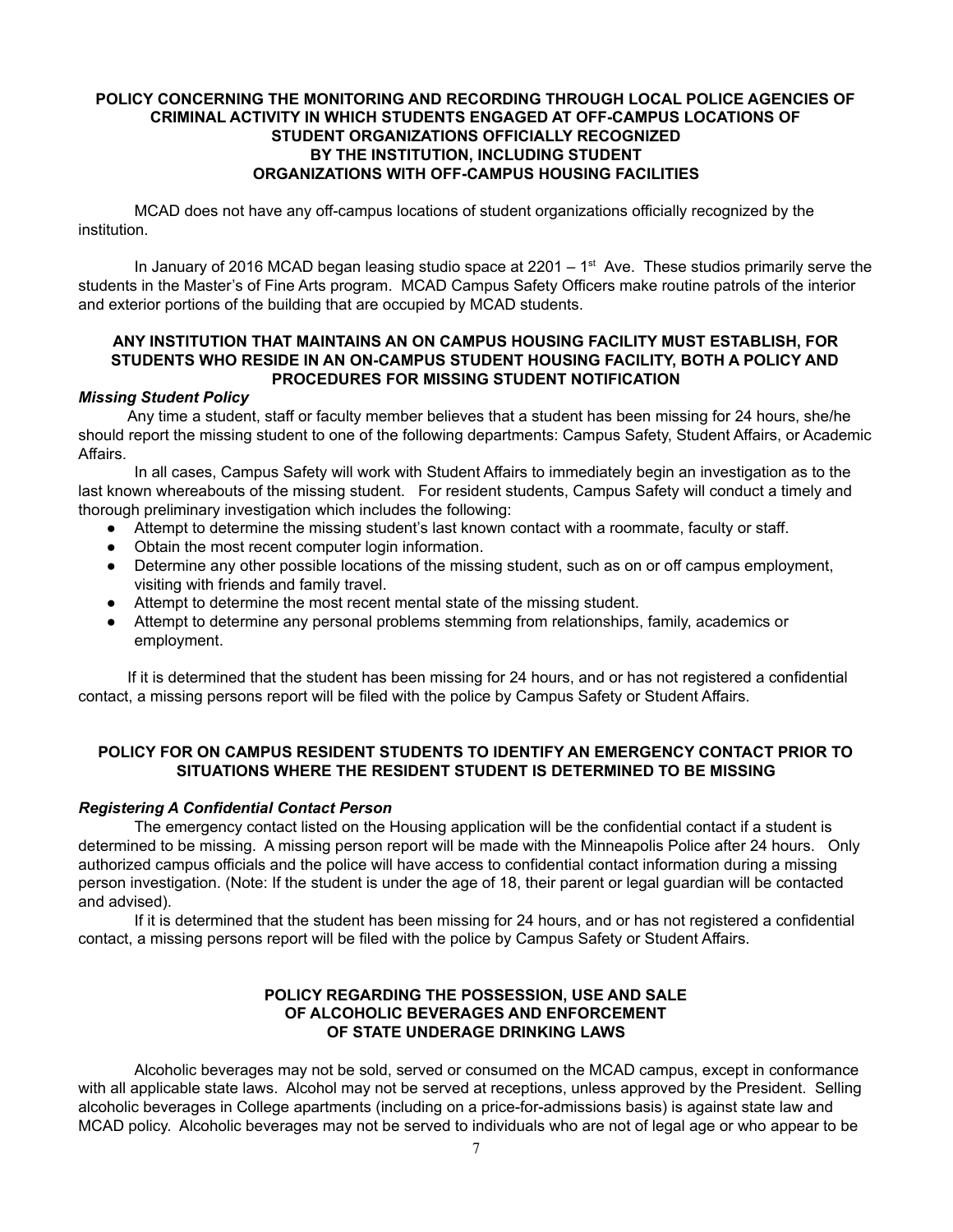intoxicated. Since the majority of students who live in College apartments are not of legal drinking age, all consumption of alcohol in College apartments is discouraged. If an individual appears to be intoxicated while on campus, Campus Safety will be notified immediately. Rules and sanctions regarding alcohol in on-campus housing are listed in the Housing Handbook. Students who violate MCAD alcohol policy will be subject to appropriate disciplinary action, up to and including eviction from College housing, suspension or expulsion from MCAD, and/or legal prosecution.

#### **POLICY REGARDING THE POSSESSION, USE, AND SALE OF ILLEGAL DRUGS AND ENFORCEMENT OF FEDERAL AND STATE DRUG LAWS; DRUG AND ALCOHOL-ABUSE EDUCATION PROGRAMS**

MCAD's policy on drugs and alcohol on campus is as follows:

#### **Drugs and Alcohol on Campus**

An individual's involvement with drugs and alcohol can adversely affect academic and job performance, jeopardize an individual's well-being and undermine the professional and academic structure of MCAD. The goal of MCAD is to establish and maintain a creative environment free from the effects of drug and alcohol abuse in compliance with the Drug-Free Workplace Act and the Drug-Free Schools and Communities Act.

#### **I. Policy Statement:**

The unlawful possession, use, distribution, manufacture or dispensing of illicit drugs and alcohol by students or employees is prohibited on MCAD property or as part of MCAD activities, except that alcohol may be possessed or consumed on MCAD property by persons 21 years of age or older in their dormitory rooms and/or approved campus catered events.

#### **II. Sanctions:**

Violation of this prohibition against illicit drugs and alcohol by a student may lead to a disciplinary sanction, up to and including suspension or expulsion. Employees are also subject to sanctions for violations occurring on MCAD property or the work site or during work time up to and including termination from employment. Referral for prosecution under criminal law is also possible for students and employees.

Violations of the Student Code of Conduct are subject to the disciplinary procedures and sanctions applicable to other types of disciplinary infractions.

- A. Sanctions may include:
	- 1. Warning and admonition
	- 2. Required compliance
	- 3. Confiscation
	- 4. Probation
	- 5. Suspension or expulsion
	- 6. Interim suspension
	- 7. Referral for criminal prosecution
	- 8. Community Service

#### **III. Legal Sanctions Under Federal, State, or Local Laws for the Unlawful Possession or Distribution of Illicit Drugs and Alcohol**

- A. Information about Minnesota controlled substance crimes and penalties can be found at the following website:
	- 1. <http://www.revisor.leg.state.mn.us/stats/152>
- B. Information about Minnesota alcohol-related crimes and penalties can be found at the following websites: 1. <http://www.house.leg.state.mn.us/hrd/pubs/dwiover.pdf>
	- 2. <https://www.revisor.mn.gov/statutes/?id=340A>
- C. Information about federal drug trafficking penalties for most drugs can be found at the following website: 1. <http://www.justice.gov/dea/druginfo/ftp3.shtml>
- D. Information about federal drug trafficking penalties for marijuana can be found at the following website: 1. [http://www.justice.gov/dea/druginfo/ftp\\_chart2.pdf](http://www.justice.gov/dea/druginfo/ftp_chart2.pdf)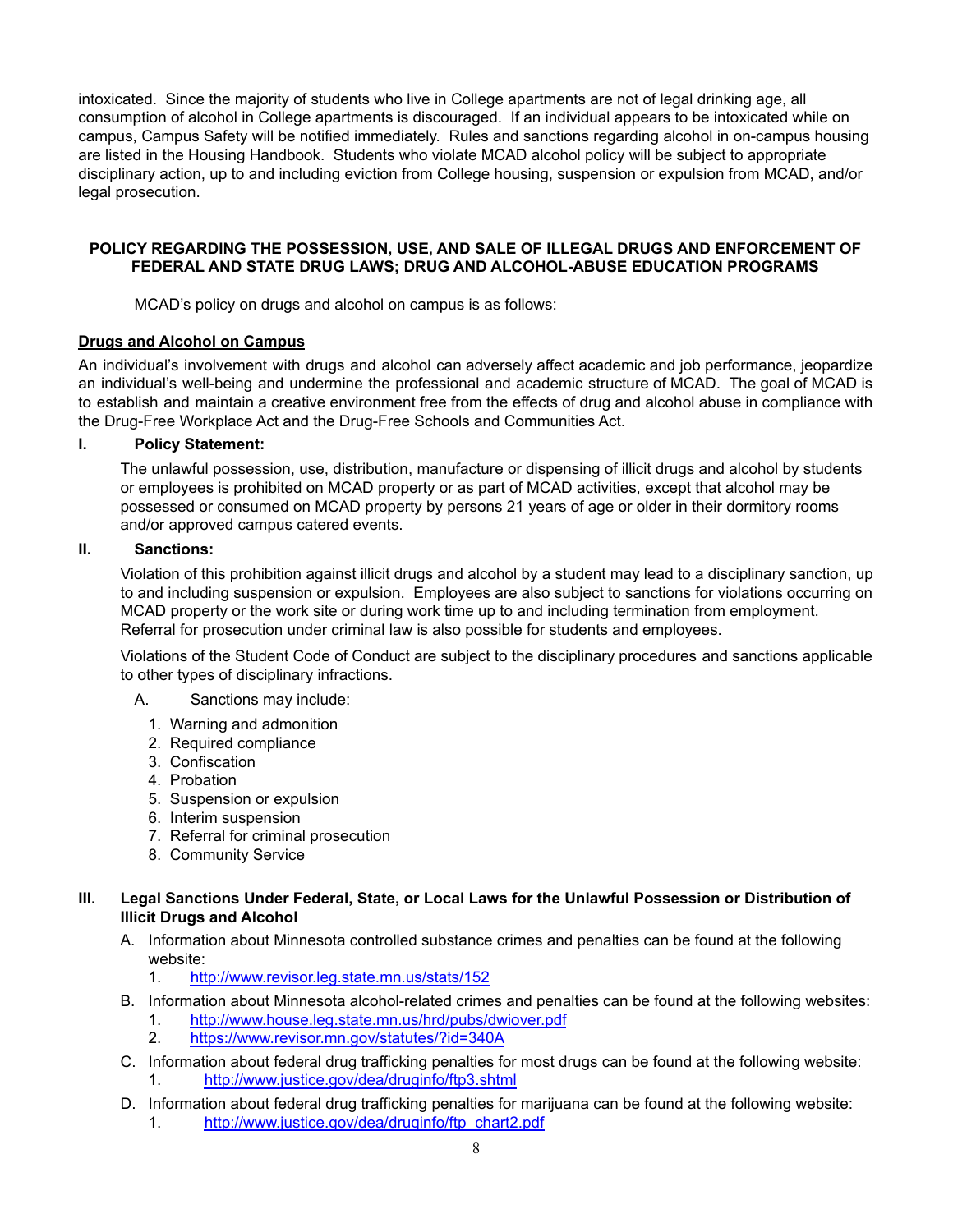#### **IV. Health Risks Associated with the Use of Illicit Drugs and the Abuse of Alcohol**

A. Information about the health risks of drug use and abuse can be accessed through the following website: 1. <http://www.drugabuse.gov/>

#### **V. Drug and Alcohol Programs Available to Students or Employees**

As an additional part of its Drug Free Awareness Program, MCAD currently provides counseling services for students through the Student Affairs Office. This counseling consists of an initial assessment of the potential drug and/or alcohol problem and referral to the appropriate agencies or treatment facilities in the community. Alcoholism, chemical dependency and drug addiction benefits are also available through the employee health plan currently offered by MCAD. Additionally, MCAD currently offers an Employee Assistance Program whereby employees may seek initial counseling and support for drug and/or alcohol related issues and/or problems. The individual referral may also contact a community service agency, such as the Minnesota Department of Human Services' Chemical Dependency Department, the Ramsey county Chemical Dependency Service, the Hennepin County Chemical Health Program, or the United Way First Call for Help. Individuals who need help are encouraged to seek it.

#### **VI. Employee Notification**

Statement to employees on controlled substance use in the workplace:

The Minneapolis College of Art and Design ("the College") will not tolerate controlled substance use by its employees anywhere in its facilities. The unlawful manufacture, distribution, dispensation, possession, or use of a controlled substance is strictly prohibited in any of the College's workplaces. Any employee found to be in violation of this prohibition will be subject to severe sanctions up to and including termination of employment with the College. All employees are required to notify the College of any criminal drug statute conviction for a violation occurring in the workplace within five (5) days of such conviction. Continued employment with the College is expressly conditioned upon full compliance with this statement.

#### **VII. Employee Sanctions**

A. Within thirty (30) days of notification of a criminal drug conviction occurring in the workplace, MCAD will determine the appropriate personnel action, up to and including termination of employment with MCAD.

B. The decision to sanction or terminate the convicted employee remains within the discretion of MCAD.

#### **VIII. Reporting of Violations**

MCAD will report all employee convictions of a criminal drug statute occurring in the workplace to the appropriate federal contracting officer or granting agency within ten (10) days of actual notice of said conviction.

#### **LOCATION OF LAW ENFORCMENT AGENCY INFORMATION REGARDING REGISTERED SEX OFFENDERS**

The Federal Campus Sex Crimes Prevention Act, effective October 28, 2002, requires institutions of higher education to issue a statement advising the campus community where state law enforcement agency information on registered sex offenders may be obtained. It also requires sex offenders already required to register, to provide notice to each institution of higher education in that state at which the person is employed, carries on a vocation, or is a student.

The Minnesota Bureau of Criminal Apprehension administers a predatory offender registration and tracking program. Information regarding this program can be found at the following website:

#### <https://por.state.mn.us/>

Any questions regarding the program may be directed to the Criminal Assessment Program at 1-888-234-1248 or 651-603-6748.

Information regarding registered level 3 sex offenders may be obtained through the Minneapolis Police Department (MPD). The MPD may be contacted at (612) 673-2817.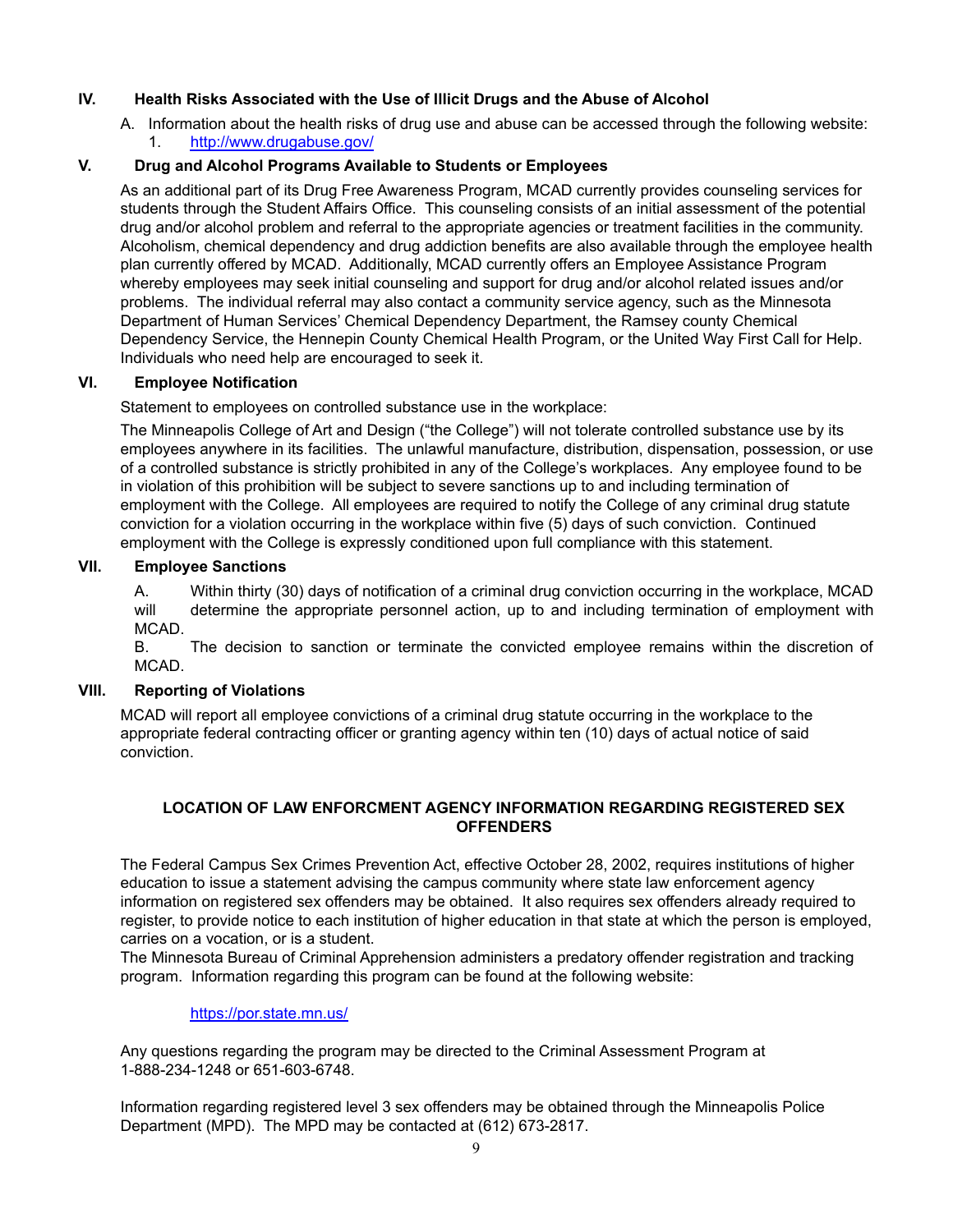In addition, information regarding registered sex offenders may be obtained through the Minnesota Department of Corrections at (651) 642-0200. An offender locator, for offenders that have the highest risk for re-offense, can be accessed from the Minnesota Department of Corrections' website:

<https://coms.doc.state.mn.us/publicviewer/>

#### **MINNEAPOLIS COLLEGE OF ART AND DESIGN SEXUAL HARASSMENT AND SEXUAL VIOLENCE POLICY; POLICIES REGARDING SEXUAL ASSAULT PROGRAMS TO PREVENT SEX OFFENSES**

| Contact information:<br>Jen Zuccola | Autumn Amadou-Blegen                   |  |  |  |  |
|-------------------------------------|----------------------------------------|--|--|--|--|
| Title IX Coordinator                | Deputy Title IX Coordinator            |  |  |  |  |
| Vice President of Student Affairs   | Asst Vice President of Human Resources |  |  |  |  |
| Morrison Bldg, M104                 | Morrison Bldg, M18                     |  |  |  |  |
| Minneapolis, MN 55404               | Minneapolis, MN 55404                  |  |  |  |  |
| Office Phone: 612-874-3626          | Office Phone: 612-874-3798             |  |  |  |  |
| Email: <i>jzuccola@mcad.edu</i>     | Email: aamodoublegen@mcad.edu          |  |  |  |  |

#### **I. Policy Statement**

The Minneapolis College of Art and Design (the "College" or "MCAD") is committed to fostering an atmosphere of mutual respect and to providing safe and nondiscriminatory learning and working environments. As such, the College prohibits and will not tolerate Sexual Harassment as defined in Title IX of the Education Amendments of 1972 (Title IX) by or against any member of the College community. Anyone who believes that this Policy has been violated is encouraged to bring their concerns to the College's attention so that concerns can be addressed. The College prohibits retaliation for good faith reports or for participating in the College's processes set forth in this Policy. All College community members are required to follow this Policy and are protected by this Policy. This Policy applies to Sexual Harassment committed by or against a College community member, that occurs in an Education Program or Activity. Complaints alleging conduct not covered by this Policy will be addressed pursuant to the Student Code of Conduct or the applicable employee handbook. This Policy is distributed annually to all students and employees of the College and is posted outside of the Office of Student Affairs and Office of Human Resources. This Policy also will be provided by the College to any student, employee or other individual who reports to the College that they have been a victim of Sexual Harassment in potential violation of this Policy.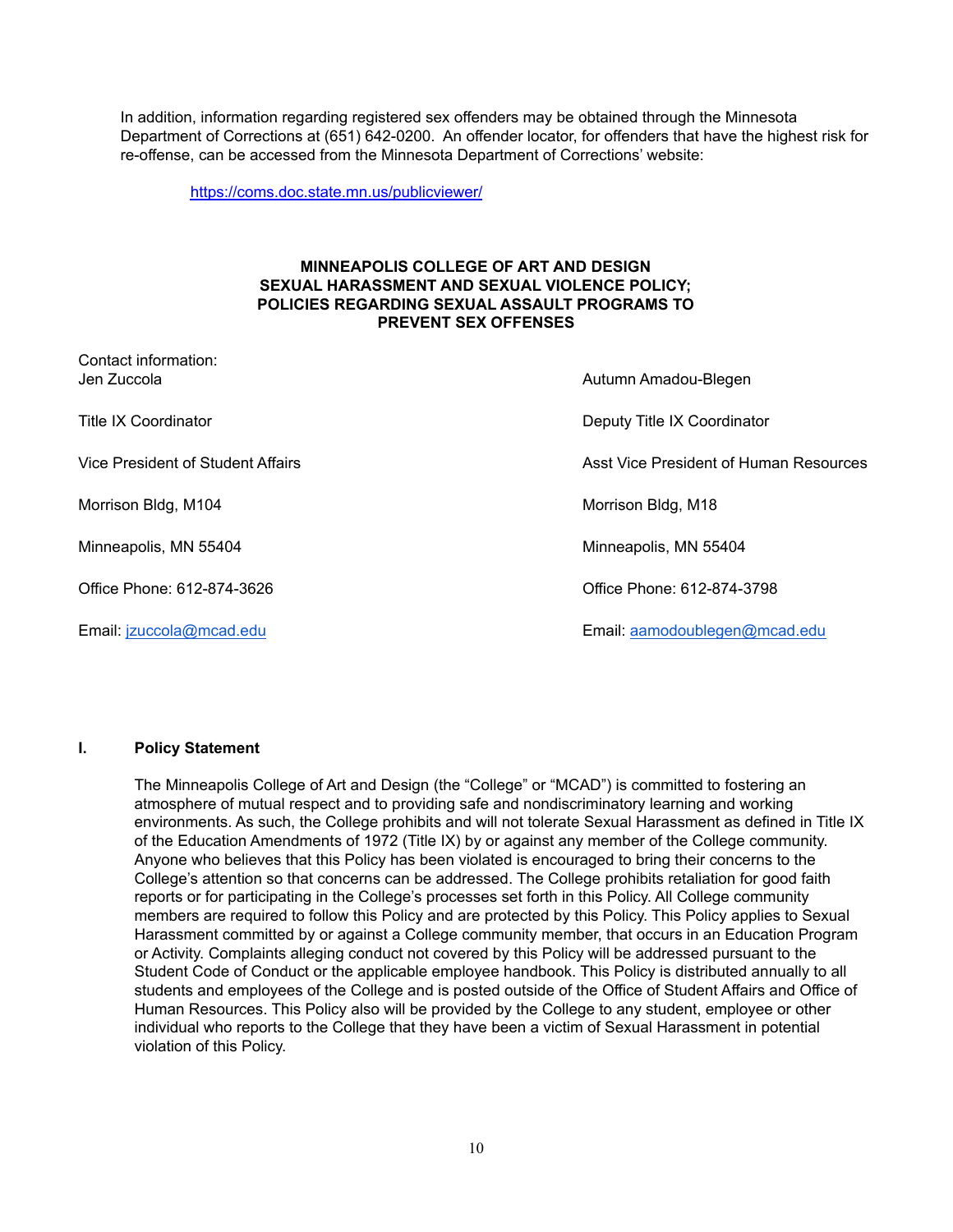#### **II. Definitions**

#### A. Advisor

Any individual who provides the Complainant or Respondent support, guidance or advice.

#### B. Coercion

To force one to act based on fear of harm to self or others. Means of coercion may include, but are not limited to, pressure, threats, emotional intimidation, or the use of physical force.

#### C. Complainant

Any individual filing a complaint under this Policy who believes he or she has been the victim of sexual harassment or sexual violence by any member of the College community.

#### D. Consent

Under Federal Law Consent means:

Words or overt actions by a person indicating a freely given present agreement to perform a particular sexual act with the actor. Consent does not mean the existence of a prior or current social relationship between the actor and the victim or that the victim failed to resist a particular sexual act. A person who is mentally incapacitated or physically helpless cannot consent to a sexual act.

The use of alcohol or drugs by either person will not diminish the actor's responsibility for sexual violence under this Policy.

#### Under Minnesota Law Consent means:

Words or overt actions by a person indicating a freely-given and present agreement to perform a certain sexual act with the actor. Minnesota law expressly states that a pre-existing relationship or the fact that the complainant did not resist is not consent.

#### E. Dating Violence

Under Federal Law Dating Violence means:

Violence committed by a person who is or has been in a social relationship of a romantic or intimate nature with the victim. This violence is also called domestic abuse and may be subject to criminal prosecution under Minnesota law. Under Minnesota law, "domestic abuse" includes, among other things:

- 1. Physical harm, bodily injury or assault;
- 2. The infliction of fear of imminent physical harm, bodily injury, or assault;
- 3. Terroristic threats;
- 4. Criminal sexual conduct, if committed against a family or household member by a family or household member.

Individuals encompassed in this definition include, but are not limited to:

- 1. Persons involved in a significant romantic or sexual relationship;
- 2. Spouses or former spouses, parents, children, and other persons related by blood;
- 3. Persons who are presently residing together or who have resided together in the past;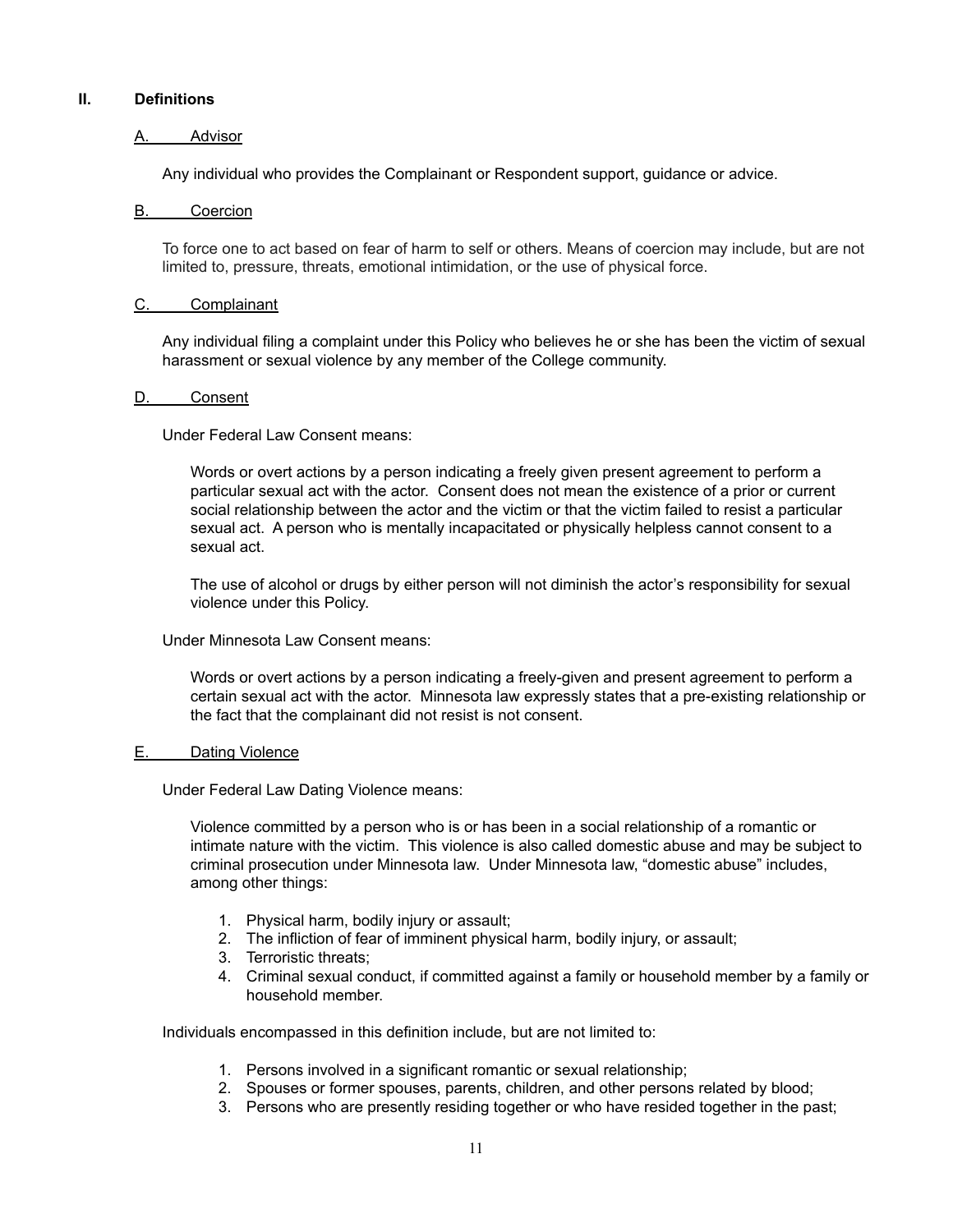4. Persons who have a child in common.

Under Minnesota Law Dating Violence means:

- 1. An act of domestic abuse, which is defined as an act of physical harm, bodily injury, or assault;
- 2. The infliction of fear of imminent physical harm, bodily injury, or assault;
- 3. Terroristic threats, criminal sexual conduct, or interference with an emergency call that is committed against a family or household member by a family or household member.

Family or household member is defined as follows:

- 1. Spouses and former spouses;
- 2. Parents and children;
- 3. Persons related by blood;
- 4. Persons who are presently residing together or who have resided together in the past;
- 5. Persons who have a child in common regardless of whether they have been married or have lived together at any time;
- 6. A man and woman if the woman is pregnant and the man is alleged to be the father, regardless of whether they have been married or have lived together at any time; and
- 7. Persons involved in a significant romantic or sexual relationship.

#### F. Domestic Violence

Under Federal Law Domestic Violence means:

A felony or misdemeanor crime of violence committed

- 1. By a current or former spouse or intimate partner of the victim;
- 2. By a person with whom the victim shares a child in common;
- 3. By a person who is cohabitating with, or has cohabitated with, the victim as a spouse or intimate partner;
- 4. By a person similarly situated to a spouse of the victim under the domestic or family violence laws of the jurisdiction in which the crime of violence occurred;
- 5. By any other person against an adult or youth victim who is protected from that person's acts under the domestic or family violence laws of the jurisdiction in which the crime of violence occurred.

Under Minnesota Law Domestic Violence means:

- 1. An act of domestic abuse which is an act of physical harm, bodily injury, or assault;
- 2. The infliction of fear of imminent physical harm, bodily injury, or assault;
- 3. Terroristic threats, criminal sexual conduct, or interference with an emergency call that is committed against a family or household member by a family or household member.

Family or household member is defined as follows:

- 1. Spouses and former spouses;
- 2. Parents and children;
- 3. Persons related by blood;
- 4. Persons who are presently residing together or who have resided together in the past;
- 5. Persons who have a child in common regardless of whether they have been married or have lived together at any time;
- 6. A man and woman if the woman is pregnant and the man is alleged to be the father, regardless of whether they have been married or have lived together at any time; and persons involved in a significant romantic or sexual relationship.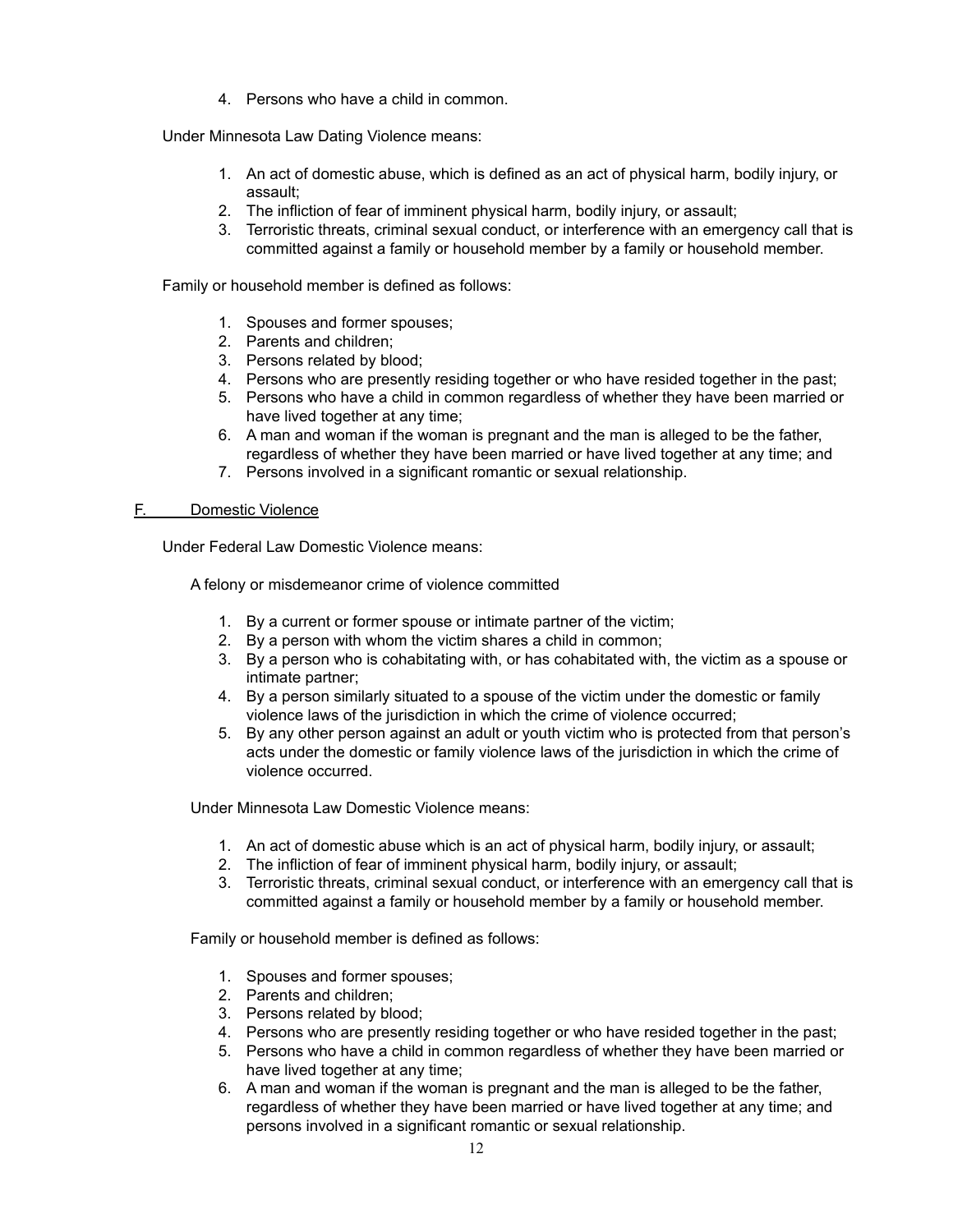#### G. Incapacitation

Incapacitation is the physical and/or mental inability to make informed, rational judgments and decisions. States of incapacitation include sleep and blackouts. Where alcohol or other substances are involved, incapacitation is determined by how the substance impacts a person's decision-making capacity, awareness of consequences, and ability to make informed judgments.

In evaluating whether a person was incapacitated for purposes of evaluating effective consent, MCAD considers two questions:

- (1) Did the person initiating sexual activity know that their partner was incapacitated? and if not,
- (2) Should a sober, reasonable person in the same situation have known that their partner was incapacitated?

If the answer to either of these questions is "yes," effective consent was absent.

For purposes of this Policy, incapacitation is a state beyond drunkenness or intoxication. A person is not incapacitated merely because they have been drinking or using drugs. Because the impact of alcohol and other drugs varies from person to person, one should be cautious before engaging in sexual contact or intercourse when either party has been drinking alcohol or using other drugs.

#### H. Member

Any College faculty member, student, staff member or other individual engaged in any College activity or program.

#### I. Respondent

Any member of the College community alleged to have committed a violation of this Policy, against whom a complaint has been filed.

J. Result

Any initial, interim and final decision by any MCAD official authorized to resolve disciplinary matters within the institution.

#### K. Sexual Assault

Sexual assault means an actual, attempted, or threatened sexual contact with another person without that person's consent. Sexual assault may include physical contact with a person's genital area, other bodily orifices (anal, oral or vaginal) or with a person's buttocks or breasts, either over or under clothing, if the contact is done without consent. Sexual assault can be committed by persons of the same sex or opposite sex, and could involve a stranger, acquaintance or date. Child (under 18) sexual abuse and incest is also included in this Policy. Sexual assault is a criminal act that can be prosecuted under Minnesota law.

#### L. Sexual Harassment

Sexual harassment is a violation of Title VII of the Civil Rights Act of 1964 and the Minnesota Human Rights Act.

Sexual harassment consists of unwelcome sexual advances, requests for sexual favors and other verbal or physical conduct of a sexual nature when: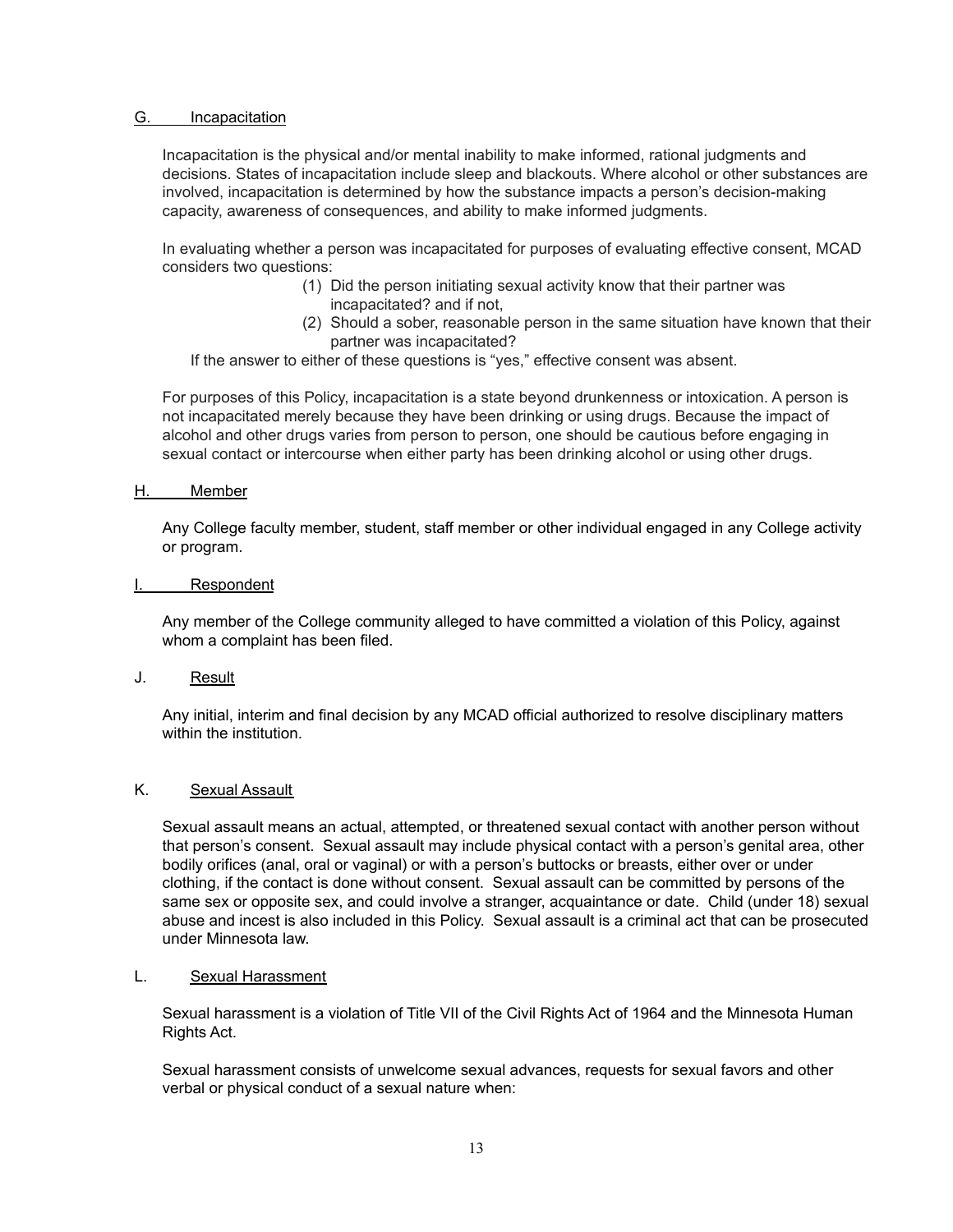- 1. Submission to such conduct or communication is made either explicitly or implicitly a term or condition of employment or academic status;
- 2. Submission to or rejection of such conduct or communication by an individual is used as a factor in decisions affecting that individual's employment or academic endeavors;
- 3. That conduct or communication has the purpose or effect of substantially interfering with an individual's employment, academic endeavors or professional performance, or creates an intimidating, hostile or offensive employment or educational environment.

Sexual harassment is a specific form of sex discrimination. While sexual harassment often takes place in a situation of power differential between persons involved, sexual harassment may occur between persons of the same status (i.e., student-student, faculty-faculty, staff-staff). Sexual harassment may also range in severity. Prohibited sexual harassment includes acts of sexual violence.

Students, faculty and staff should understand that consensual sexual relationships might become a violation of this Policy, particularly those relationships between individuals of unequal status. The validity of the consent involved in such a relationship can easily come into question. While the College cannot forbid such relationships, it deems them to be very unwise.

Sexual harassment may include, but is not limited to:

- 1. Frequent verbal insults, harassment or abuse;
- 2. Subtle pressure for sexual activity;
- 3. Frequent inappropriate touching;
- 4. Intentional unwelcome physical conduct with another's body, including persistent unwelcome sexual propositions or inappropriate behavior such as touching, caressing or kissing, whether with or without threat of punishment for noncompliance and without promise of reward for compliance;
- 5. Persistently requesting unwelcome sexual favors, whether or not accompanied by implied or overt threats concerning an individual's employment or educational status;
- 6. Any sexually motivated unwelcome touching.
- M. Sexual Violence

Sexual violence includes a continuum of conduct that includes sexual assault, dating and relationship violence and stalking, as well as aiding acts of sexual violence. The use of alcohol or drugs by either person will not diminish the actor's responsibility for sexual violence under this Policy. All forms of sexual violence identified in this Policy are also prohibited forms of sexual harassment.

#### N. Stalking

Under Federal law stalking means:

A course of conduct which the actor knows or has reason to know would cause the victim under the circumstances to feel frightened, threatened, oppressed, persecuted, or intimidated, and causes this reaction on the part of the victim regardless of the relationship between the actor and victim.

Under Minnesota law stalking means:

Conduct which the actor knows or has reason to know would cause the complainant under the circumstances to feel frightened, threatened, oppressed, persecuted, or intimidated, and causes this reaction on the part of the complainant. Stalking does not depend on the relationship between the actor and the complainant. Stalking also does not require a specific intent to cause the complainant harm.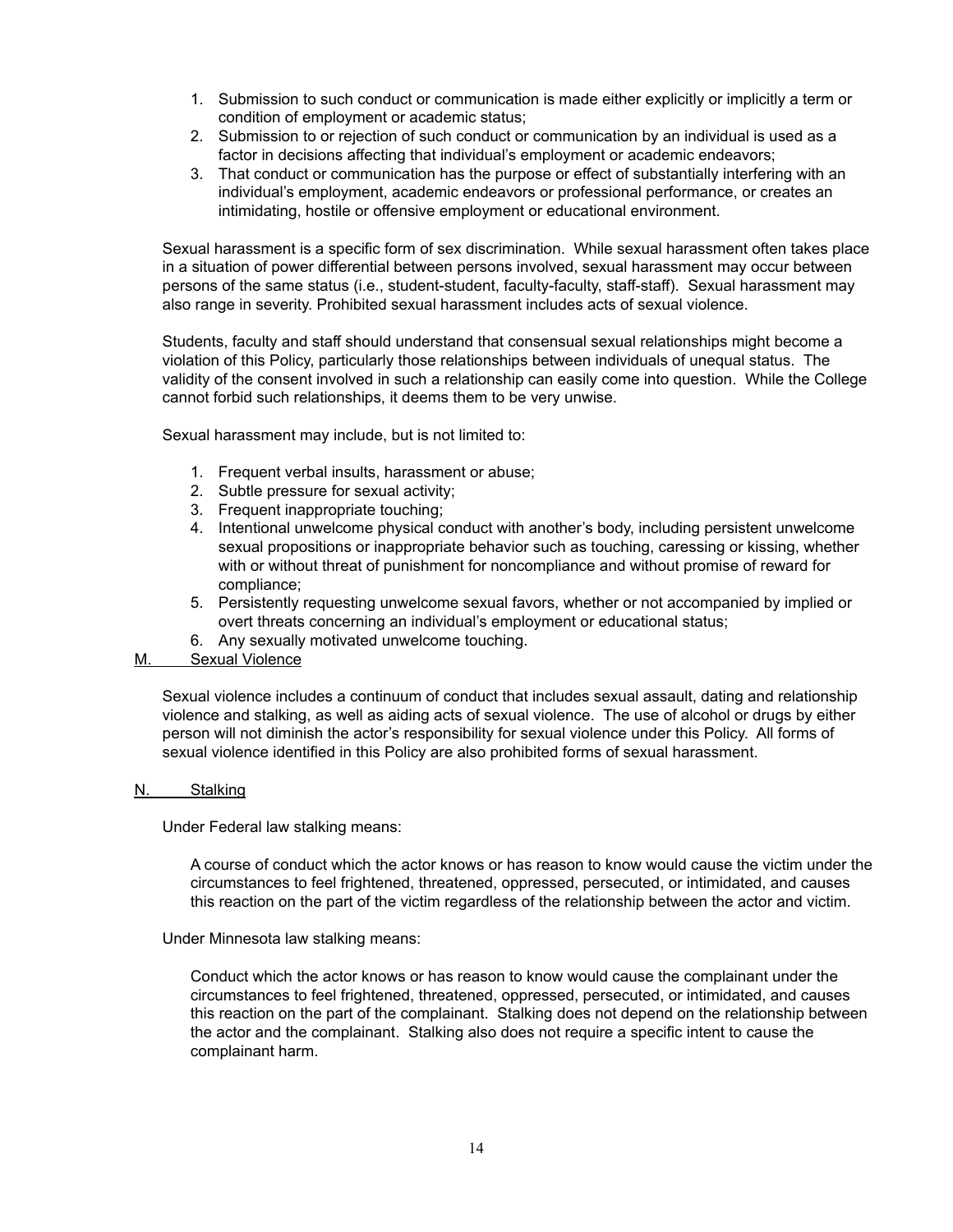#### O. Title IX Coordinator

The individual at the College designated as responsible for coordinating the College's compliance with Title IX of the Education Amendments of 1972. In most circumstances a complaint under this Policy will be investigated by either the Vice President of Administration or the Dean of Student Affairs.

#### **III. Internal Complaint Process**

#### A. Filing a Complaint

Complaints of sexual harassment or sexual violence should be made in the following manner:

- 1. Any members of the College community who believe they have been the victim of sexual harassment or sexual violence by any other member of the College community are urged to immediately report the alleged act to the appropriate College official.
	- If the victim is a student, the complaint should be reported to the Dean of Student Affairs;
	- If the victim is a member of the faculty, the complaint should be reported to the Vice President of Administration;
	- If the victim is a staff member, the complaint should be reported to the Vice President of Administration.
	- If the Dean of Student Affairs, the Vice President of Academic Affairs, or the Vice President of Administration is the subject of the complaint, the report should be made to the President of the College.
	- If the President of the College is the subject of the complaint, the report should be made to the Vice President of Administration.
- 2. Campus authorities are required to treat victims with dignity and are prohibited from suggesting that victims are at fault for the crimes or violations that allegedly occurred and from suggesting that victims should have acted in a different manner to avoid such crimes.
- 3. If the College deems it appropriate or necessary, the College has the right to investigate allegations of sexual harassment and sexual violence despite a victim's decision not to file a complaint.
- 4. All College employees with teaching or supervisory authority are obligated to report incidents of sexual harassment and sexual violence of which they become aware.
- 5. When a member of the College community reports to the College that the member has been a victim of sexual harassment or sexual violence by another member of the College community, the College will provide the member with a copy of this Policy, which includes a written explanation of the member's rights and options. This Policy does not cover sexual harassment or sexual violence committed by a third party who is not affiliated with the College. Notwithstanding the above, this Policy applies to criminal incidents of sexual harassment or sexual violence against a student or employee of the College occurring on property owned or leased by the College or at any activity, program, organization, or event sponsored by the College.
- 6. Any member of the College community who in good faith reports an incident of sexual harassment or sexual violence, whether as a victim or a witness, shall not be penalized by the College for admitting in the report to a violation of the College's student conduct policy on the personal use of drugs or alcohol.
- 7. Any member of the College community who is victim of sexual assault or harassment may submit an anonymous report. All reports will be used for statistical tracking in compliance with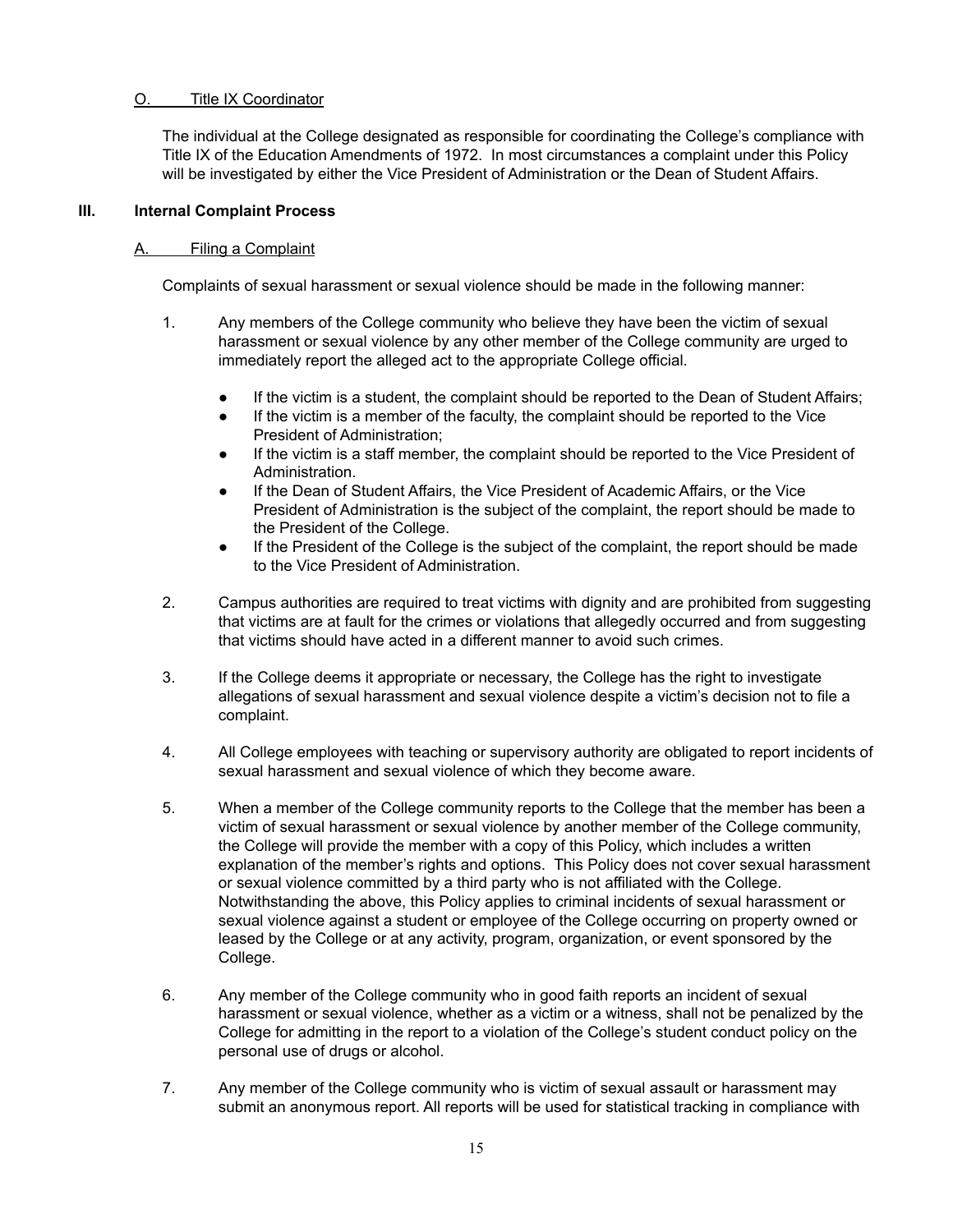the federal Student Right to Know and Campus Security Act. Reports made anonymously will not be investigated unless reported to the Dean of Students.

- B. Investigation
	- 1. All complaints of alleged sexual harassment and sexual violence are investigated under the oversight of the College's Title IX Coordinator. In most circumstances the complaint will be investigated by either the Vice President of Administration or the Dean of Student Affairs or their designees. The investigator may recommend findings and if necessary, the sanction to be imposed. The Title IX Coordinator is responsible for deciding whether this Policy has been violated and if there is a finding of sexual harassment or sexual violence, the sanction to be imposed.
	- 2. Many factors are considered in determining whether the alleged conduct violates this Policy, including but not limited to: the surrounding circumstances, the nature of the alleged sexual conduct, the relationships between the parties involved, the context in which the alleged incident(s) occurred, and whether the behavior was unwelcome. Whether a particular action or incident violates this Policy requires a determination based on the facts and circumstances surrounding the alleged incident(s). The investigation may include personal interviews with the Complainant, the individual(s) against whom the complaint is filed and others who may have knowledge of the alleged incident(s) or circumstances giving rise to the complaint. The investigation may also consist of any other methods and documents deemed pertinent by the investigator.
	- 3. The Title IX Coordinator will deliver, in writing, to both the Complainant and the Respondent:
		- Result explaining the rationale for the Result, and the sanction or other remedy, if any;
		- The procedures for the Complainant and the Respondent to appeal the Result of the investigation;
		- Any change to the Result;
		- When such Result becomes final. This written Result will be delivered simultaneously to the Complainant and the Respondent. The written Result provided to the Complainant will only disclose information about sanctions imposed, if any, which directly relate to the Complainant.
	- 4. The investigation will be prompt, fair and impartial and will use a "preponderance of the evidence" standard. The investigation will be conducted by officials who do not have a conflict of interest or bias for or against the Complainant or the Respondent.

#### C. Rights of the Complainant and the Respondent During the Investigative Process

- 1. The Complainant will be provided the same opportunity as the Respondent to meet with the Title IX Coordinator and/or the designee after filing the complaint. The Title IX Coordinator and/or investigator will advise the Complainant and the Respondent of their rights and responsibilities under this Policy. If the Complainant was the victim of a sexual assault, the Complainant may decide when to repeat a description of the incident of sexual assault.
- 2. Copies of all written statements and other written information submitted by the parties will be shared with the other party. The Title IX Coordinator (or investigator) may redact names and other identifying information if it is determined necessary or appropriate.
- 3. Both parties have the right to have an Advisor of their choice accompany them during all meetings and proceedings related to the Complaint. The Advisor's role is to observe and advise a party and the Advisor cannot speak during the meetings. This restriction applies equally to both parties.
- 4. A timely notice of meetings to both parties at which the Complainant or Respondent may attend.
- 5. The Complainant and the Respondent will be provided timely and equal access to any information that will be used during disciplinary meetings.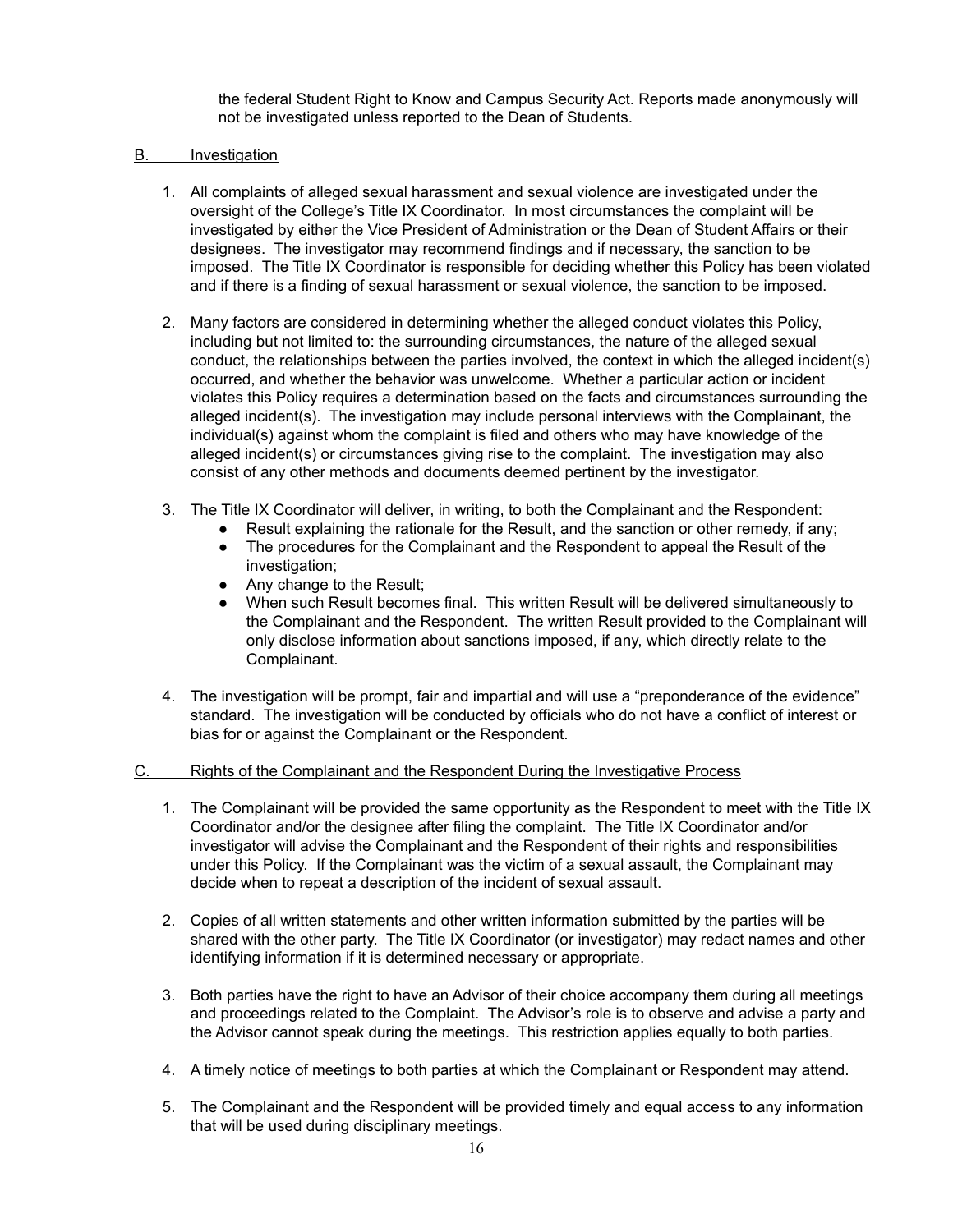#### D. Appeal

- 1. Either party can appeal a Result of the Title IX Coordinator (and/or investigator) to the Vice President of Academic Affairs on the basis that the applicable procedures were not followed, the information presented does not support the Result reached or the sanction imposed, or there was a conflict of interest involving the investigator/Title IX Coordinator.
- 2. Appeals must be filed within five (5) class days of the Title IX Coordinator's Result. If the Vice President of Academic Affairs or his/her designee deems it necessary, he or she may interview one or both parties and/or any witnesses.
- 3. If a designee is selected by the Vice President of Academic Affairs, such designee will issue a report to be used by the Vice President of Academic Affairs in reaching a Result. The Result of the Vice President of Academic Affairs is final.

#### E. Notifications

The Complainant and the Respondent will be simultaneously notified in writing of:

- 1. The result of any internal disciplinary proceeding that arises from an allegation of dating violence, domestic violence, sexual assault or stalking;
- 2. MCAD's procedures for the Complainant and the Respondent to appeal the decision of the Title IX Coordinator;
- 3. Any change to the decision; and
- 4. When the decision becomes final.

#### **IV. Interim Action**

When a complaint is filed under this Policy, both during and after the process of investigating a complaint and conducting a campus disciplinary procedure, campus personnel will provide assistance in shielding the victim from unwanted contact with the Respondent at the request of the Complainant. The Complainant can request a change in employment, academic, living, and/or transportation situations, even if the Complainant chooses not to report the crime to campus police or local law enforcement. The Title IX Coordinator or investigator will decide what interim action is appropriate for the period through the final determination of the complaint and what changes are reasonably available. Such interim actions could include:

For students: an interim suspension, reassignment to alternate housing, limitation of access to designated College housing facilities and/or campus facilities by time and location, limitation of the privilege to engage in specified College activities, or, in the case of residential housing, reassignment to a different dormitory.

For employees: an interim suspension, reassignment to a different employment position, or limitation in interactions between the Complainant and the Respondent.

#### **V. Criminal Proceedings**

The College urges all victims of sexual violence to file a complaint with the appropriate criminal authorities. If the individual elects to or is unable to make such a report, a representative from the College's Office of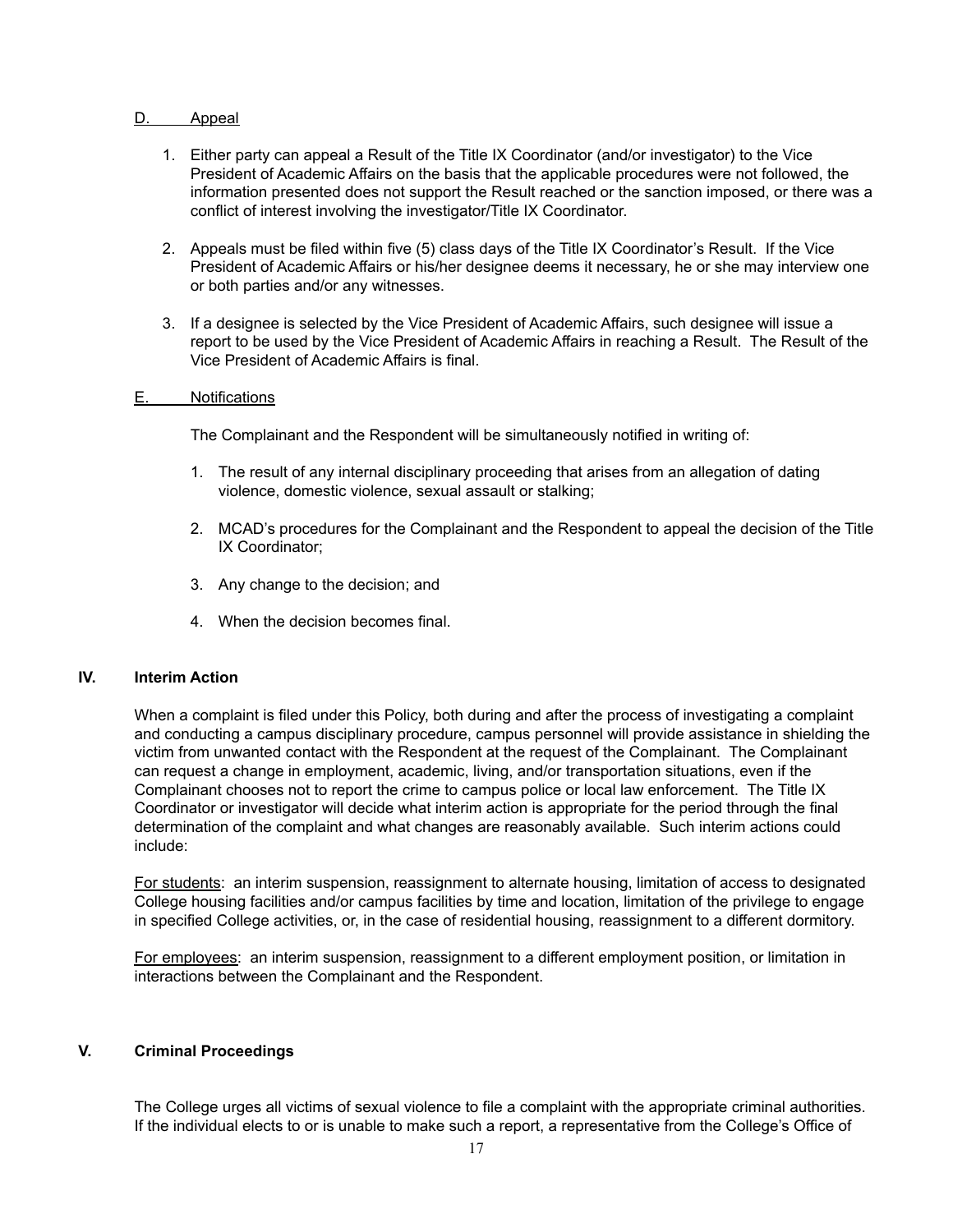Campus Safety will assist the individual in notifying law enforcement authorities and the appropriate individual as described in Section III(A)(1) above. Individuals also have the right to decline to report incidents to law enforcement. Regardless of whether there is a criminal investigation of the complaint of sexual harassment or sexual violence, the College will proceed with its investigation and determination as to whether this Policy has been violated. The College will not wait for the conclusion of a criminal investigation or criminal proceeding to begin or to continue with its investigation.

Notwithstanding the above, the College may briefly delay any fact-finding process while the criminal authorities collect and gather evidence. Once the police have concluded their collection of evidence, the College will promptly resume and complete its fact-finding and investigation of the complaint.

#### **VI. Discipline and Remedies**

- A. The purpose of College discipline is to be corrective and educational as well as punitive. Assigned discipline may include a combination of sanctions for a particular incident. The sanctions which may be incurred include, but are not limited to, the following:
	- 1. Verbal Warning: a notice that continuation or repetition of prohibited conduct may be cause for additional disciplinary action.
	- 2. Formal Reprimand: an official written statement of the College's disapproval of the actions of a student or employee and a warning that any future violation(s) will result in more serious discipline.
	- 3. Disciplinary Probation: an official notice that the conduct of the student or employee is in violation of this Policy or other College Policy but does not warrant suspension, dismissal or termination. Probation is for a designated period of time and includes the possibility of more severe disciplinary sanctions if the Respondent commits another violation during the probationary period. In the case of a student, during the probation period, a student will be considered "not in good standing" and may be excluded from some programs and curricular or extracurricular activities.
	- 4. Suspension: an involuntary separation of the student or employee from the College for a definite period of time and/or until certain conditions are met. Suspension of a student may require administrative review and approval by the appropriate officials prior to readmission. In the case of an employee, the suspension is unpaid.
	- 5. Deferred Suspension: the discipline of suspension may be placed in deferred status provided that the student or employee completes other assigned sanctions by specified deadline dates. Failure to complete all sanctions and provide evidence of completion by the deadline date(s) will result in the automatic implementation of the suspension without further charges or administrative procedures. If a student or employee is found responsible for another violation of College Policy during the period of deferred suspension, the student or employee may be permanently dismissed from the College.
	- 6. Permanent Dismissal: a student or employee can be involuntarily separated from the College.
	- 7. Delay and/or Denial of Degree Award: during the period disciplinary charges are pending against a student, the College may deny and/or delay issuance of a degree. Further, the College may refuse to issue a degree to a student who is serving a suspension or has been permanently dismissed from the College.
	- 8. Revocation of Degree: an awarded degree may be revoked for violations of this Policy, which occurred prior to the award of the degree but are discovered after the degree has been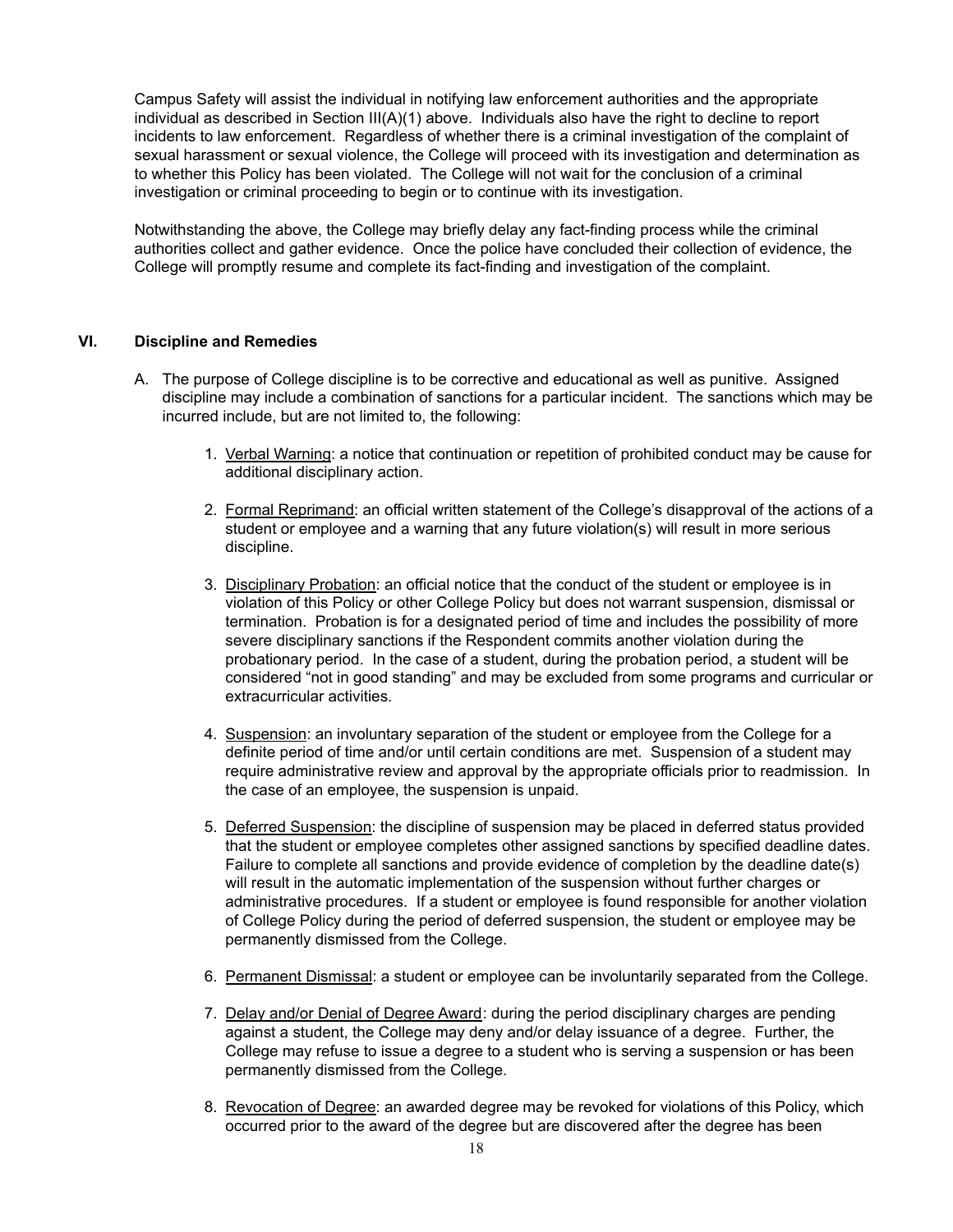awarded, where the violation is sufficient to justify the suspension or permanent dismissal of the student.

- 9. Other Sanctions: other sanctions may be imposed instead of or in addition to those specified above, which could include: (a) restitution (compensation for loss, damage or injury); (b) fines; (c) community service; (d) trespass notice; (e) restrictions and loss of privileges for the use of a College facility or service; (f) anger management programs and treatment; (g) alcohol education programs and treatment; (h) other appropriate education and training programs.
- B. Remedies can also be issued for a Complainant. Possible remedies for the Complainant include:

#### For students:

- 1. Providing an escort so that the Complainant can move safely between classes and activities.
- 2. Ensuring that the Complainant and Respondent do not attend the same classes.
- 3. Providing counseling services.
- 4. Providing academic support services.
- 5. Arranging for the Complainant to retake a course or withdraw from a class without a penalty.

#### For employees:

- 1. Providing an escort so the Complainant can move safely between work and parking or the bus stop.
- 2. Providing counseling services.
- 3. Separating the Complainant and Respondent during the work day.

#### **VII. Timing**

- A. The Title IX Coordinator (or investigator) will normally complete the investigation within sixty (60) days from receipt of the complaint. This time frame may be extended during periods when classes are not held (i.e., spring break, final examination period) or because of difficulties in interviewing witnesses or other reasons beyond the control of the Title IX Coordinator.
- B. The Vice President for Academic Affairs will normally issue a written Result in an appeal within thirty (30) days after receiving a written appeal.
- C. The time frames may be extended for good cause, provided that the parties are provided with notice of the extension, the reason for the delay and the expected date of the Result.
- D. Interim measures imposed pending the outcome of the investigation process shall remain in place until a final determination is made under these procedures.

#### **VIII. No Retaliation**

Submission of a complaint or a report of a violation of this Policy that is made in good faith will not affect the individual's future employment, educational endeavors, work assignments or academic career with the College. No retaliatory action will be taken against any person because he/she makes a complaint of sexual harassment or sexual violence or participates in an investigation regarding such offenses. The prohibition on retaliation includes retaliation by campus authorities, the Respondent, organizations affiliated with the Respondent, other students, and staff and faculty members. If anyone believes he or she is being retaliated against for making a complaint or participating in an investigation, he or she should immediately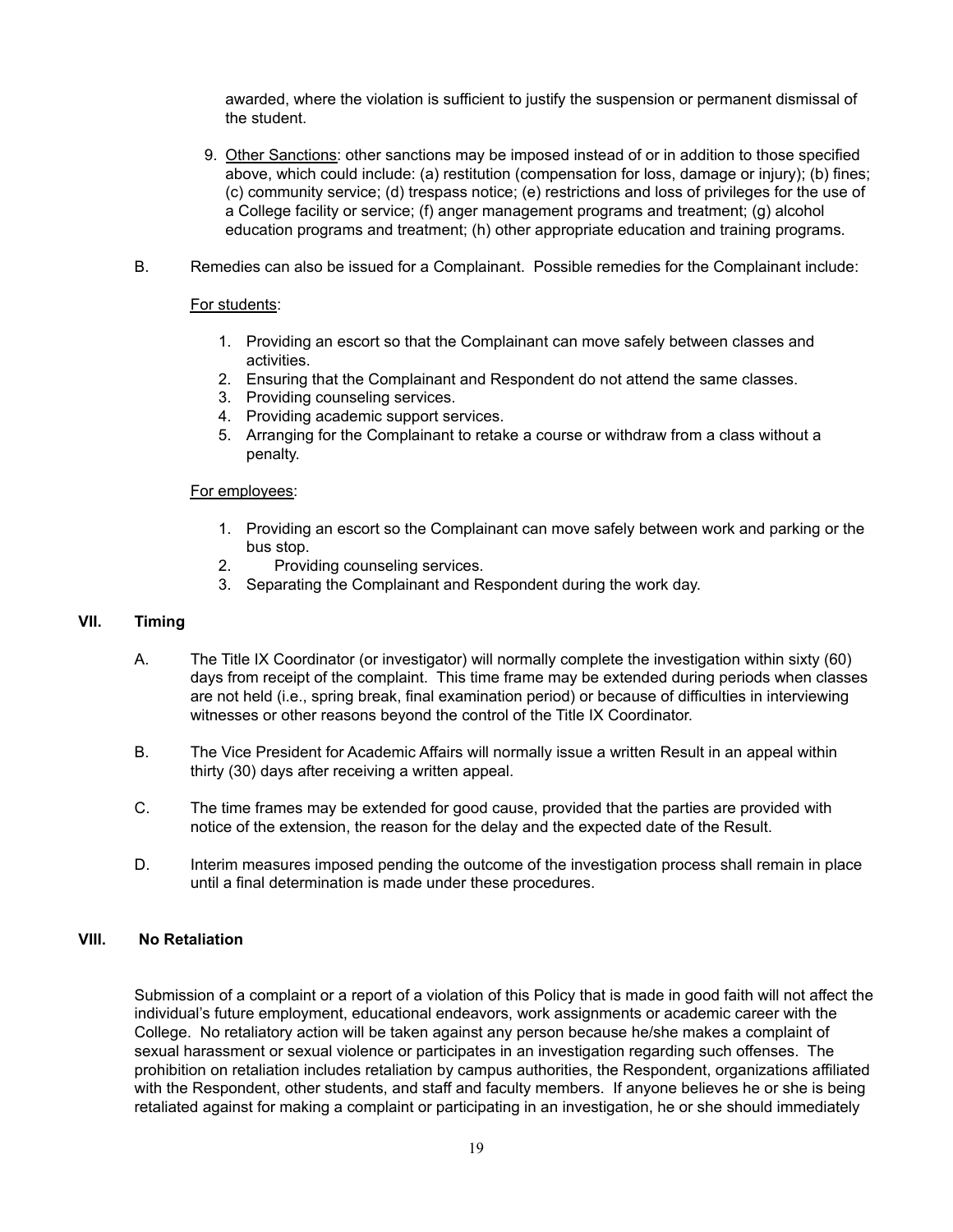report such retaliation to the Title IX Coordinator or investigator who will promptly investigate the report of retaliation.

#### **IX. Confidentiality**

The College is sensitive to the need for privacy for the Complainant, the Respondent, and any witnesses. Therefore, in investigating complaints of sexual harassment or sexual violence, the College will be as discrete as possible. However, absolute confidentiality may not be possible in every case given the College's responsibility to provide members of the community with a positive working and learning environment that is free from sexual harassment and sexual violence. Conduct that is inconsistent with this Policy poses a potential harm or danger to members of the College community, and in some cases, the College must issue a timely warning to the College community in compliance with the Clery Act, 20 U.S.C. § 1092. In these cases, the College will only provide enough information to safeguard the College community. Also, disclosure of the allegations to the Respondent and to those within the College administration with a need to know may be necessary to ensure a thorough, fair, and impartial investigation. Each situation will be resolved as discreetly as possible, with information shared only with those who need to know in order to investigate and resolve the matter. Requests for confidentiality will be considered to the greatest extent possible, provided such request does not preclude the College from effectively responding to the complaint and taking appropriate corrective and preventive action. Any accommodations or protective measures provided to a Complainant will be kept as confidential as possible. All files, documents, and other materials collected during the investigation will be kept in the confidential files of the Title IX Coordinator. A student who reports an incident of sexual assault will, upon request, have access to his or her description of the incident as it was reported to the College. This right to access applies even if the student transfers to another postsecondary institution.

#### **X. Support Services**

The College provides confidential counseling services through the Student Affairs Office during fall and spring semesters for students who feel they have been victims of sexual violence. Benefits eligible staff and faculty may use the Employee Assistance Program (Health Partners: Twin Cities (866) 326-7194 or www.hpeap.com for counseling and referral).

| Other MCAD resources numbers:              |                |
|--------------------------------------------|----------------|
| <b>MCAD Campus Safety Emergency Line</b>   | (612) 874-3555 |
| <b>Student Housing</b>                     | (612) 874-3780 |
| <b>Student Affairs</b>                     | (612) 874-3738 |
| <b>MCAD Financial Aid</b>                  | (612) 874-3733 |
| International Student Assistance           | (612) 874-3628 |
| Additional external resource numbers:      |                |
| Rape and Sexual Assault Center             | (612) 825-4357 |
| First Call for Help/United Way             | (651) 291-0211 |
| <b>MN Center for Crime Victims Service</b> | (651) 201-7300 |
|                                            | (888) 622-8799 |
| Crisis Intervention Center:                |                |
| Suicide Hotline                            | (612) 873-2222 |
| Assessment, Info, and Referral             | (612) 873-3161 |
| Minneapolis Civil Rights Office            | (612) 673-3012 |
| Domestic Abuse Service Center              | (612) 348-5073 |
| <b>AIDSLINE</b>                            | (612) 373-2437 |
| Chrysalis: A Center for Women              | (612) 871-0118 |
| Council on Crime and Justice:              |                |
| Crime Victim Services (24 hours)           | (612) 340-5400 |
|                                            |                |

Clinics and Hospitals: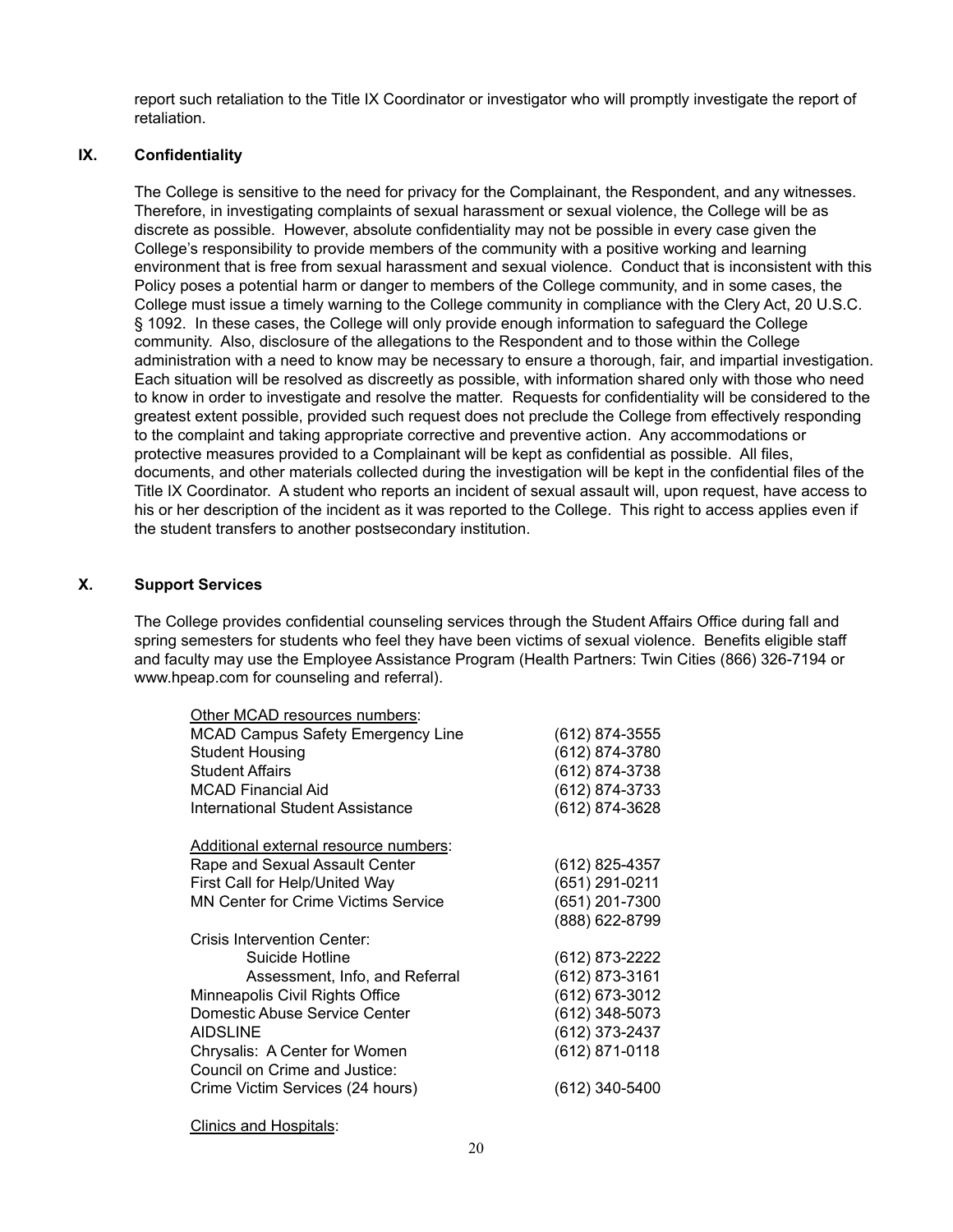| Hennepin County Medical Center (HCMC)<br>701 Park Avenue<br>Minneapolis, MN 55415                        | (612) 873-3132 |
|----------------------------------------------------------------------------------------------------------|----------------|
| <b>HCMC-Urgent Care</b><br>Red Building, R1.060<br>730 South 8th Street Entrance<br>Minneapolis MN 55415 | (612) 873-5555 |
| Abbott Northwestern Hospital<br>800 Fast 28th Street<br>Minneapolis, MN 55407                            | (612) 863-4233 |
| Minneapolis Police<br>Emergency call 911<br><b>Fifth Precinct</b>                                        | (612) 673-5705 |

#### **XI. What to do if it Happens to You**

- A. If you are a victim of sexual harassment or sexual violence, it is recommended that you take immediate action to obtain medical, emotional or other assistance.
- B. Remember that it's not your fault.
- C. Get to a safe place.
- D. Immediate assistance is available by calling the Minneapolis Police at 911.
- E. Don't be afraid to ask for help. Tell someone: your roommate, your Resident Advisor, your counselor, the Dean of Student Affairs, campus security, an instructor or a staff member.
- F. Remember everything you can about your assailant.
- G. Do not disturb any evidence. Do not shower, douche, wash clothing or comb hair.
- H. Do not disturb items. Leave the scene of the incident untouched.
- I. Go to the hospital for: rape exam, sexually transmitted disease check, pregnancy test, and injuries. Hospitals will verify and preserve evidence for the police.
- J. At the request of a sexual assault victim or complainant or at the direction of law enforcement, the Campus Safety officers will provide complete and prompt assistance in obtaining, securing, and maintaining evidence in connection with an incident of sexual assault and in preserving materials relevant to a campus disciplinary proceeding.
- K. Victims are urged to contact the Dean of Student Affairs, the Vice President of Administration, or another College official to make an internal complaint, and contact local legal authorities to report the crime and press charges.

#### **XII. Education and Training**

- A. The College offers informational sessions on sexual harassment and sexual violence to students, staff, and faculty. Campus Safety officers, the Vice President of Academic Affairs, the Title IX Coordinator, and all investigators will be required to undergo annual training on the issues related to dating violence, domestic violence, sexual assault and stalking and on how to conduct an investigation that protects the safety of victims and promotes accountability. Furthermore, MCAD will notify all students, faculty members and staff members of this Policy.
- B. The College will present education programs and campaigns that promote prevention and awareness of domestic violence, dating violence, sexual assault, and stalking for incoming and current employees and students. This will include:
	- 1. Training on safe and positive options for bystander intervention that individuals may take to prevent harm or intervene in risky situations;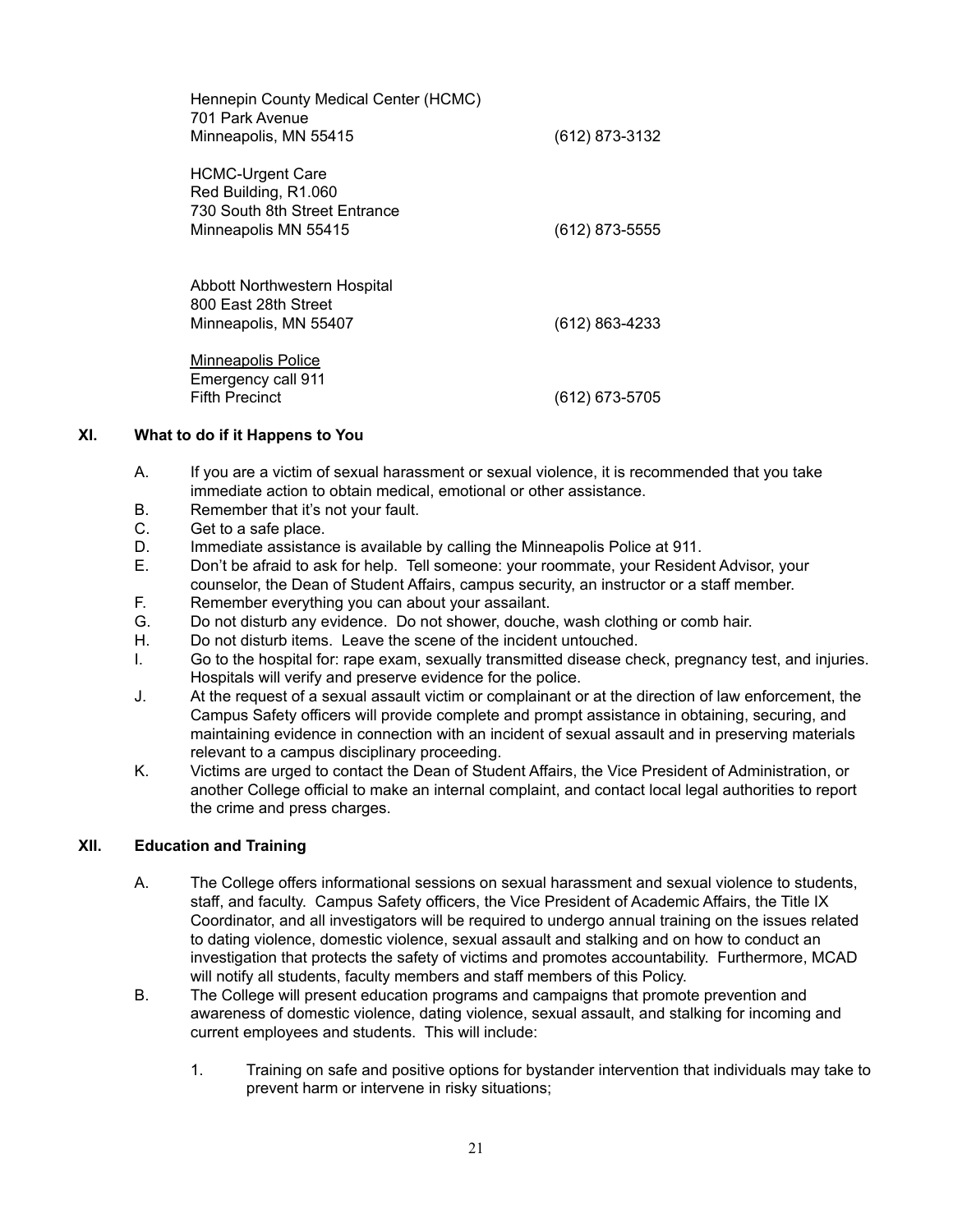- 2. Information on risk reduction to recognize warning signs of abusive behavior and how to avoid potential attacks;
- 3. Procedures victims should follow if a crime of dating violence, domestic violence, sexual assault or stalking has occurred, including the procedures described in this Policy;
- 4. Definitions under Minnesota law of various terms covered by this Policy.

#### **XIII. Additional Rights of Sexual Assault Victims**

Students who report a sexual assault under this Policy and subsequently choose to transfer to another postsecondary institution will, upon request, be provided with information about resources for victims of sexual assault at the institution to which they are transferring.

In addition to the rights and responsibilities described in this Policy, victims of sexual assault have additional rights under Minnesota's Crime Victims Bill of Rights, which is located in Chapter 611A of Minnesota Statutes, as well as the right to assistance from the Minnesota Crime Victims Reparations Board and the Commissioner of Public Safety. Information on Minnesota's Crime Victims Bill of Rights can be obtained by contacting the Minnesota Department of Public Safety, by visiting the Minnesota Department of Public Safety website, or by viewing Minnesota Statute 611A at www.revisor.mn.gov/statutes. The Minnesota Crime Victims Reparations Board can be contacted at 651-201-7300 or 1-888-622-8799.

#### **MEDICAL EMERGENCIES**

MCAD Campus Safety officers are trained in first aid procedures.

Emergency medical care is available at nearby emergency rooms. If ambulance service is required, call 911 and then contact Campus Safety at x1555. If ambulance service is not required, transportation is available through a taxi service. Please contact Campus Safety to receive a taxi voucher. The closest emergency rooms are located at Abbott Northwestern Hospital, 800 East 28<sup>th</sup> Street at Chicago (entrance on 28<sup>th</sup>), Minneapolis, (612) 863-4233, and at Hennepin County Medical Center, 701 Park Avenue, Minneapolis, (612) 347-3131.

#### **CRIME STATISTICS**

The following crime statistics for 2020represent on-campus occurrences of the following criminal offenses reported to local police agencies and any official of the institution who has significant responsibility for student and campus activities. The statistics do not include larceny (petty theft), which is reported frequently on our campus. These statistics were compiled by Campus Safety based on a calendar year and reflect crime/arrests that occurred on the MCAD campus. Please note that these statistics do not include crimes that occurred in the neighborhood on property not owned by MCAD.

The crimes statistics reported for years below include crimes that occurred on-campus or on public property, as defined below:

#### On Campus:

Any building or property owned or controlled by an institution within the same reasonably contiguous geographic area and used by the institution in direct support of, or in a manner related to the institution's educational purposes, including residence halls;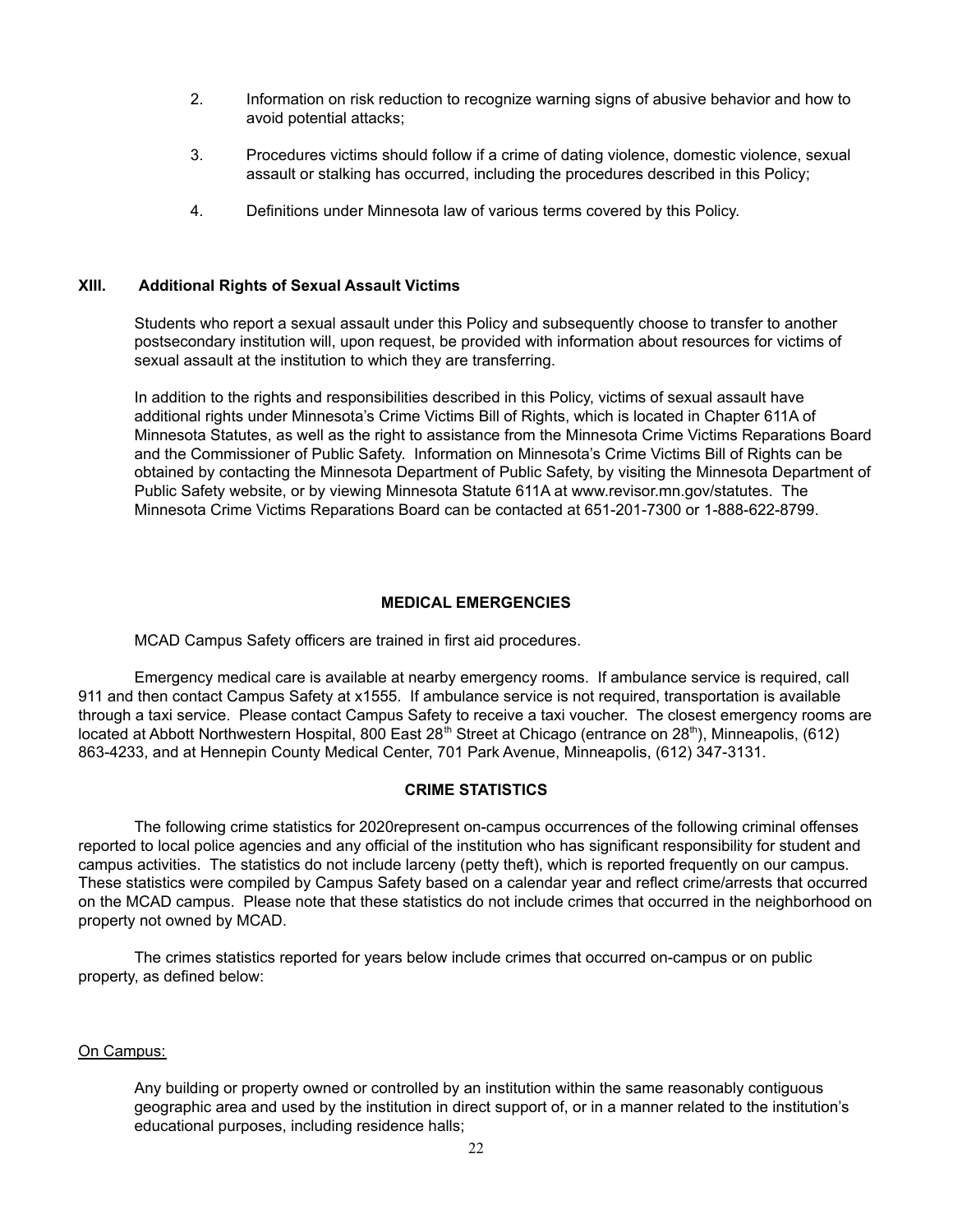and

Any building or property that is within or reasonably contiguous to the area identified above, that is owned by the institution and controlled by another person, is frequently used by students, and supports institutional purposes (such as a food or other retail vendor).

#### Public Property:

All public property, including thoroughfares, streets, sidewalks, and parking facilities, that is within the campus or immediately adjacent to and accessible from campus.

#### Non-campus building or property:

Any building or property owned or controlled by a student organization that is officially recognized by the institution; or;

Any building or property owned or controlled by an institution that is used in direct support of, or in relation to, the institution's educational purposes, is frequently used by students, and is not within the same reasonably contiguous geographic area of the institution.

MCAD has leased space in the location that was the previous First Christian Church located at 2201-1<sup>st</sup> Ave. S.-**MFA (FCC) Studios**. The studios consist of the first floor and basement sections south of the Chapel. Individual studio spaces, assigned by Academic Services, are located in the north, west, south and south basement areas

Crimes reported include:

Murder and non-negligent Manslaughter: The willful (non-negligent) killing of one human being by another.

Negligent Manslaughter: The non-willful (negligent) killing of one human being by another.

Forcible Sex Offenses: Any sexual act directed against another person, forcibly or against that person's will. Reported offenses may include forcible rape, forcible sodomy, sexual assault with an object, or forcible fondling.

Non-Forcible Sex Offenses: Unlawful, non-forcible sexual intercourse. Reported offenses include incest or statutory rape.

Robbery: The taking, or attempted taking, of anything of value from one person by another, in which the offender uses force or the threat of violence and/or by putting the victim in fear.

Aggravated Assault: The unlawful attack by one person upon another, for the purpose of inflicting severe or aggravated bodily injury. This type of assault usually is accompanied by the use of a weapon or by means likely to produce death or great bodily harm. (It is not necessary that injury result from an aggravated assault when a gun, knife, or other weapon is used which could and probably would result in serious personal injury if the crime were successfully completed.

Burglary: The unlawful entry into a building or other structure with the intent to commit a felony or a theft. This includes: unlawful entry with intent to commit a larceny or felony; breaking and entering with intent to commit a larceny; housebreaking; safecracking; and all attempts to commit any of the aforementioned.

Motor Vehicle Theft: The theft or attempted theft of a motor vehicle, including automobiles, trucks, motorcycles, and mopeds. Includes joyriding.

Arson: Any willful or malicious burning or attempt to burn, with or without intent to defraud, a dwelling house, a public building, motor vehicle, or personal property of another.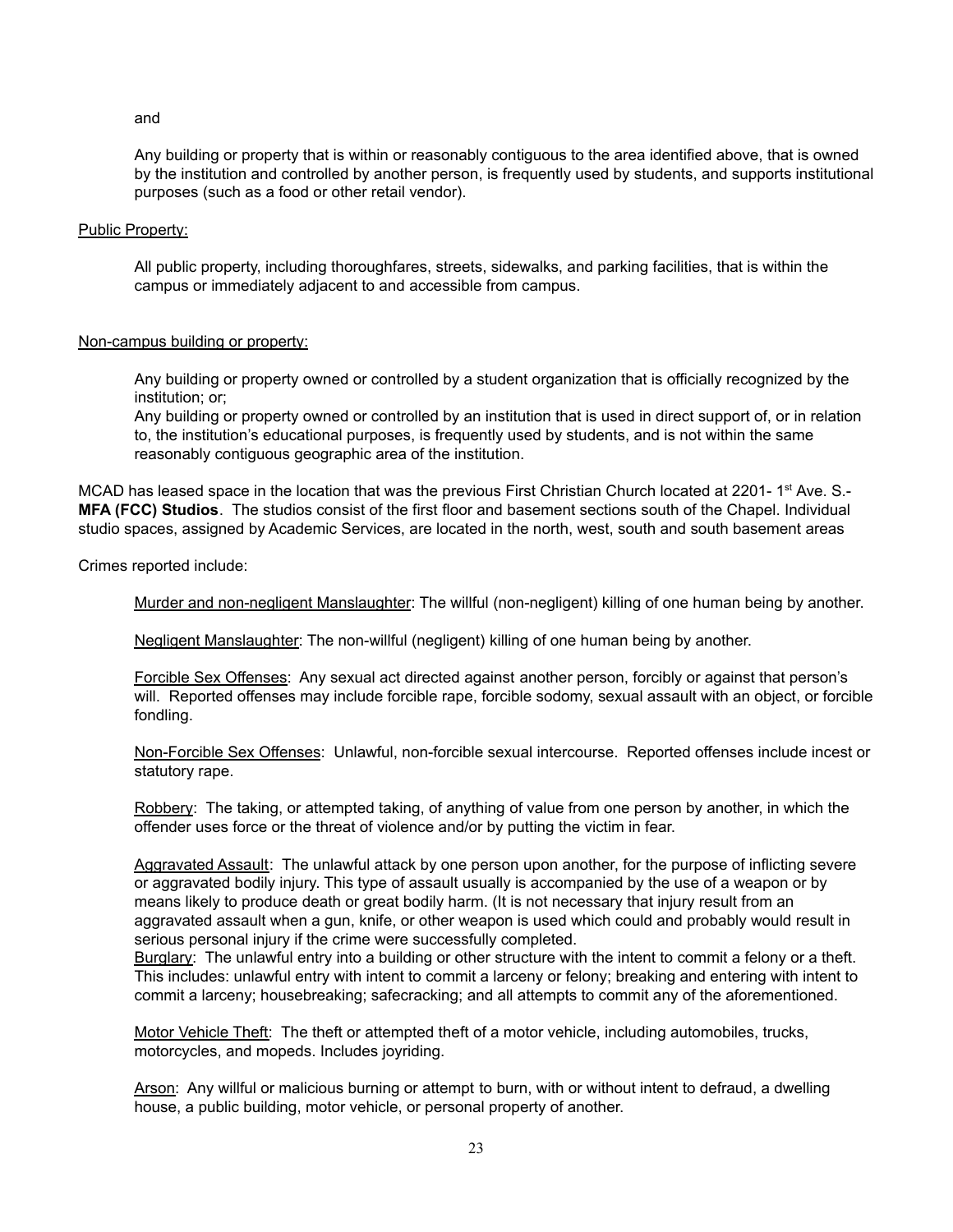Domestic Violence: A felony or misdemeanor crime of violence committed by:

- a current or former spouse or intimate partner of the victim,
- a person with whom the victim shares a child in common,
- a person who is cohabitating with or has cohabitated with the victim as a spouse or intimate partner
- a person similarly situated to a spouse of the victim under the domestic or family violence laws of the jurisdiction receiving grant monies (under the Violence Against Women Act) or;
- any other person against an adult or youth victim who is protected from that person's acts under the domestic or family violence laws of the jurisdiction.

Dating violence: Violence committed by a person

- who is or has been in a social relationship of a romantic or intimate nature with the victim; and
- where the existence of such a relationship shall be determined based on a consideration of the following factors:
	- The length of the relationship;
	- The type of relationship; and
	- The frequency of interaction between the persons involved in the relationship.

Stalking: Engaging in a course of conduct directing at a specific person that would cause a reasonable person to

- fear for his or her safety or the safety of others; or
- suffer substantial emotional distress.

## **MCAD Crime Statistics**

#### **Crimes Reported by MCAD Officials, MCAD campus safety Officers, Minneapolis Police Department, & MIA Security**

Reported in accordance with Uniform Crime Reporting procedures and the Jeanne Clery Disclosure of Campus Security and Campus Crime Act **Total Crimes Reported For: MCAD Campus Non-Campus Building or Property Public Property Offense Type 2018 2019 2020 2018 2019 2020 2018 2019 2020** Housing Other Housing Other Housing Other **Murder** 0 0 0 0 0 0 0 0 0 0 0 0 **Manslaughter (negligent)** 0 0 0 0 0 0 0 0 0 0 0 0 **Forcible Sex Offenses** 1 1 1 0 1 0 0 0 0 0 0 0 **Non-Forcible Sex Offenses** 0 0 0 0 0 0 0 0 0 0 0 0 **Robbery** 0 0 0 0 0 1 0 0 0 0 0 2 **Aggravated Assault** 0 0 0 1 0 0 0 0 0 0 1 1 **Burglary** 0 0 0 0 0 0 0 0 0 0 0 0 **Arson** 0 0 0 0 0 1 0 0 0 0 0 0 **Motor Vehicle Theft** 0 0 0 0 0 0 0 0 0 0 0 2 **Domestic Violence** 0 0 0 0 0 0 0 0 0 1 0 1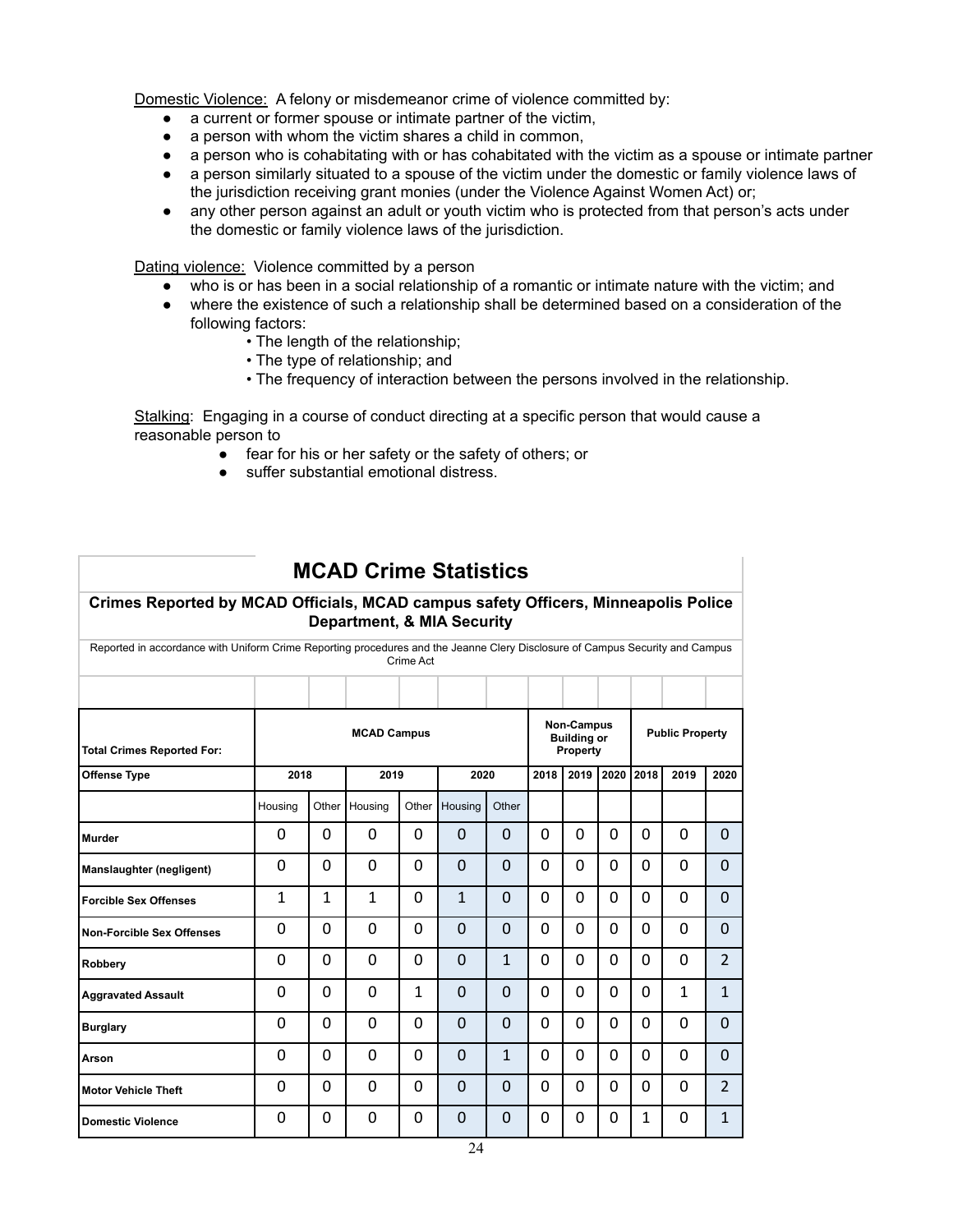| <b>Dating Violence</b>                                                                  | $\Omega$     | $\Omega$       | $\mathbf 0$ | 0     | $\Omega$       | $\Omega$    | 0              | 0    | $\Omega$    | 0 | 0    | $\overline{0}$ |
|-----------------------------------------------------------------------------------------|--------------|----------------|-------------|-------|----------------|-------------|----------------|------|-------------|---|------|----------------|
| <b>Stalking</b>                                                                         | $\Omega$     | $\overline{0}$ | $\mathbf 0$ | 1     | $\mathbf{0}$   | $\Omega$    | $\mathbf 0$    | 0    | 0           | 0 | 0    | $\overline{0}$ |
| $\bullet$                                                                               |              |                |             |       |                |             |                |      |             |   |      |                |
|                                                                                         |              |                |             |       |                |             |                |      |             |   |      |                |
| Number of Arrests/Referrals for Select Offenses (Reported by both MCAD & MPD Officials) |              |                |             |       |                |             |                |      |             |   |      |                |
| <b>Offense Type</b>                                                                     | 2018         |                | 2019        |       | 2020           |             | 2018           | 2019 | 2020 2018   |   | 2019 | 2020           |
|                                                                                         | Housing      | Other          | Housing     | Other | Housing        | Other       |                |      |             |   |      |                |
| <b>Liquor Law Violations</b>                                                            |              |                |             |       |                |             |                |      |             |   |      |                |
| Arrests                                                                                 | $\Omega$     | $\Omega$       | $\Omega$    | 0     | $\overline{0}$ | $\Omega$    | $\overline{0}$ | 0    | $\Omega$    | 0 | 0    | $\overline{0}$ |
| Disciplinary Referral                                                                   | $\mathbf{1}$ | 0              | $\mathbf 0$ | 0     | $\mathbf 0$    | 0           | 0              | 0    | 0           | 0 | 0    | $\mathbf 0$    |
| <b>Drug Law Violations</b>                                                              |              |                |             |       |                |             |                |      |             |   |      |                |
| Arrests                                                                                 | $\Omega$     | $\Omega$       | $\Omega$    | 0     | $\Omega$       | $\Omega$    | $\Omega$       | 0    | $\Omega$    | 0 | 0    | $\mathbf{1}$   |
| Disciplinary Referral                                                                   | 8            | $\mathbf{1}$   | 3           | 3     | $\overline{0}$ | $\mathbf 0$ | 0              | 0    | $\mathbf 0$ | 0 | 0    | $\mathbf 0$    |
| <b>Weapons Laws Violations</b>                                                          |              |                |             |       |                |             |                |      |             |   |      |                |
| <b>Arrests</b>                                                                          | $\Omega$     | $\Omega$       | $\Omega$    | 0     | $\Omega$       | $\Omega$    | 0              | 0    | 0           | 0 | 0    | 0              |
| <b>Disciplinary Referral</b>                                                            | 0            | 0              | $\Omega$    | 0     | $\Omega$       | $\Omega$    | 0              | 0    | 0           | 0 | 0    | $\Omega$       |

Weapon Law Violations: The violation of laws prohibiting the manufacture, sale, purchase, transportation, possession, concealment, or use of firearms, knives, explosives, or other deadly weapons. Furnishing deadly weapons to minors. All attempts to commit any of the aforementioned.

Drug Law Violations: The violation of laws prohibiting the production, distribution, and/or use of certain controlled substances and the equipment needed to produce or use them.

Liquor Law Violations: The violation of laws prohibiting the manufacture, sale, purchase, transportation, furnishing, possession, or use of alcoholic beverages. Furnishing liquor to a minor or intemperate person. All attempts to commit any of the aforementioned. Does not include driving under the influence or drunkenness violations.

Referrals for campus disciplinary action and arrests are included in the crime statistics for liquor law violations, drug law violations, and illegal weapons possession.

Hate Crimes (by prejudices):

- Murder and non-negligent manslaughter
- Negligent manslaughter
- Forcible sex offenses
- Non-forcible sex offenses
- Robbery
- Aggravated assault
- Burglary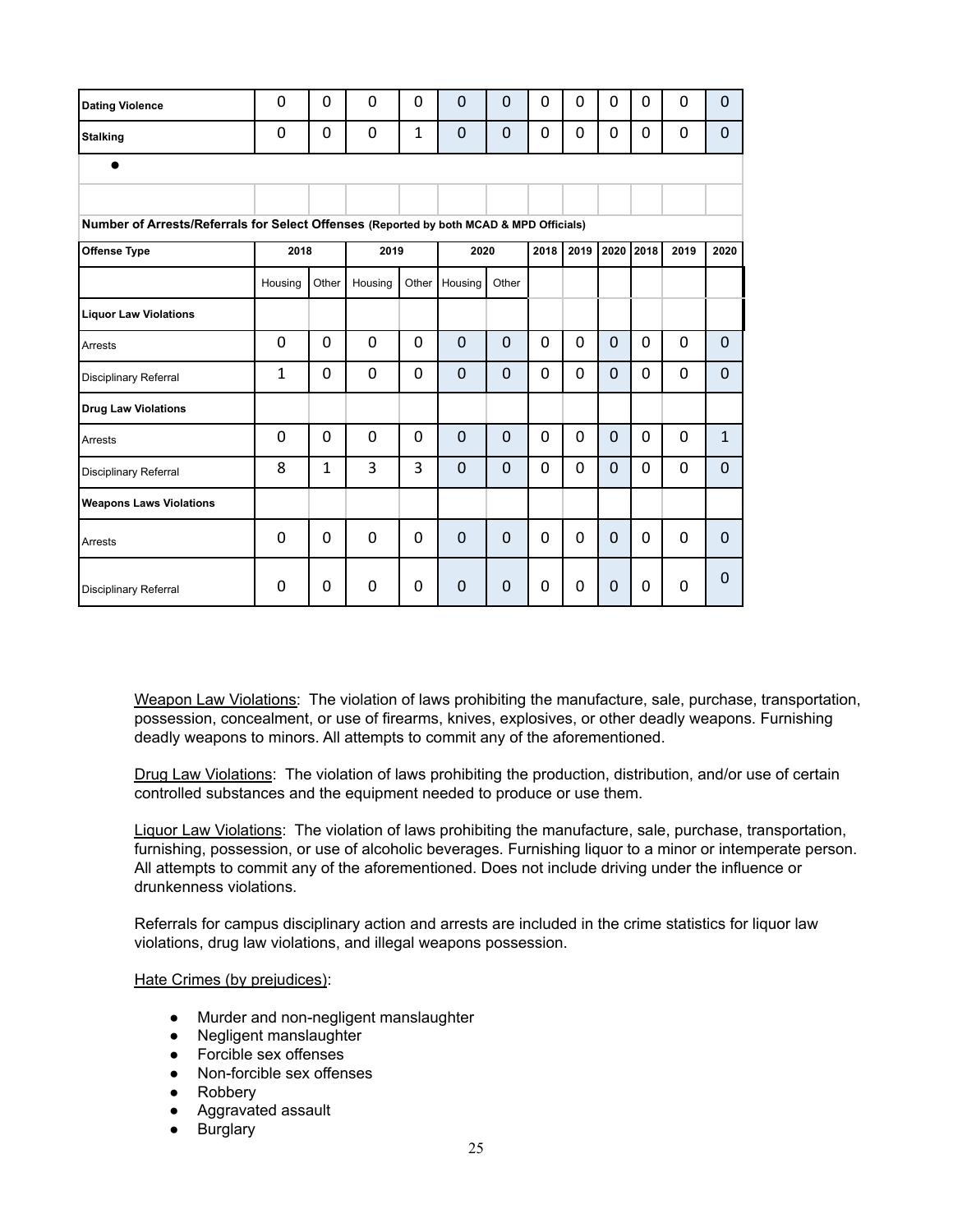- Motor vehicle theft
- Arson
- Larceny (theft)
- Simple Assault
- Intimidation
- Damage to Property (vandalism)

Any of the above in which the victim is intentionally selected because of the actual or perceived **race, gender, gender identity, religion, sexual orientation, ethnicity, national origin, or disability** of the victim.

*\*There have been no incidents of hate crimes reported to MCAD Campus Safety for the 2018-2019-2020 calendar years, based on race, gender, gender identity, religion, sexual orientation, ethnicity, national origin, or disability of the victim.*

### CRIME PREVENTION TIPS ON PERSONAL SAFETY

#### Walking

- Plan/use the safest and most direct route to your destination.
- Choose well-lit streets at night.
- Stay alert to your surroundings; look confident and purposeful.
- Become familiar with stores which are open late.
- If you feel uneasy, go directly to a place where there are other people.
- Walk with a friend, if possible, particularly at night.
- Carry your keys and money in a pocket, not in a purse/wallet.
- If you are being followed by someone in a car, keep away from the person and turn around and run or walk quickly in the opposite direction. Try to obtain the license plate number and a description of the car and call the police.
- If you are being followed by someone on foot, turn around to let the person know you see him/her. Immediately cross the street and walk or run toward a place where there are likely to be other people. Call the police or get someone else to call.
- In cases involving verbal harassment, ignore it and walk away. If you are alone at a bus stop, proceed to the next stop if there are other people there.

#### Your Car

- o Drive with the doors locked and windows rolled up as much as possible.
- o Keep your wallet, purse and valuables out of view while driving. Do not leave them next to you on the seat.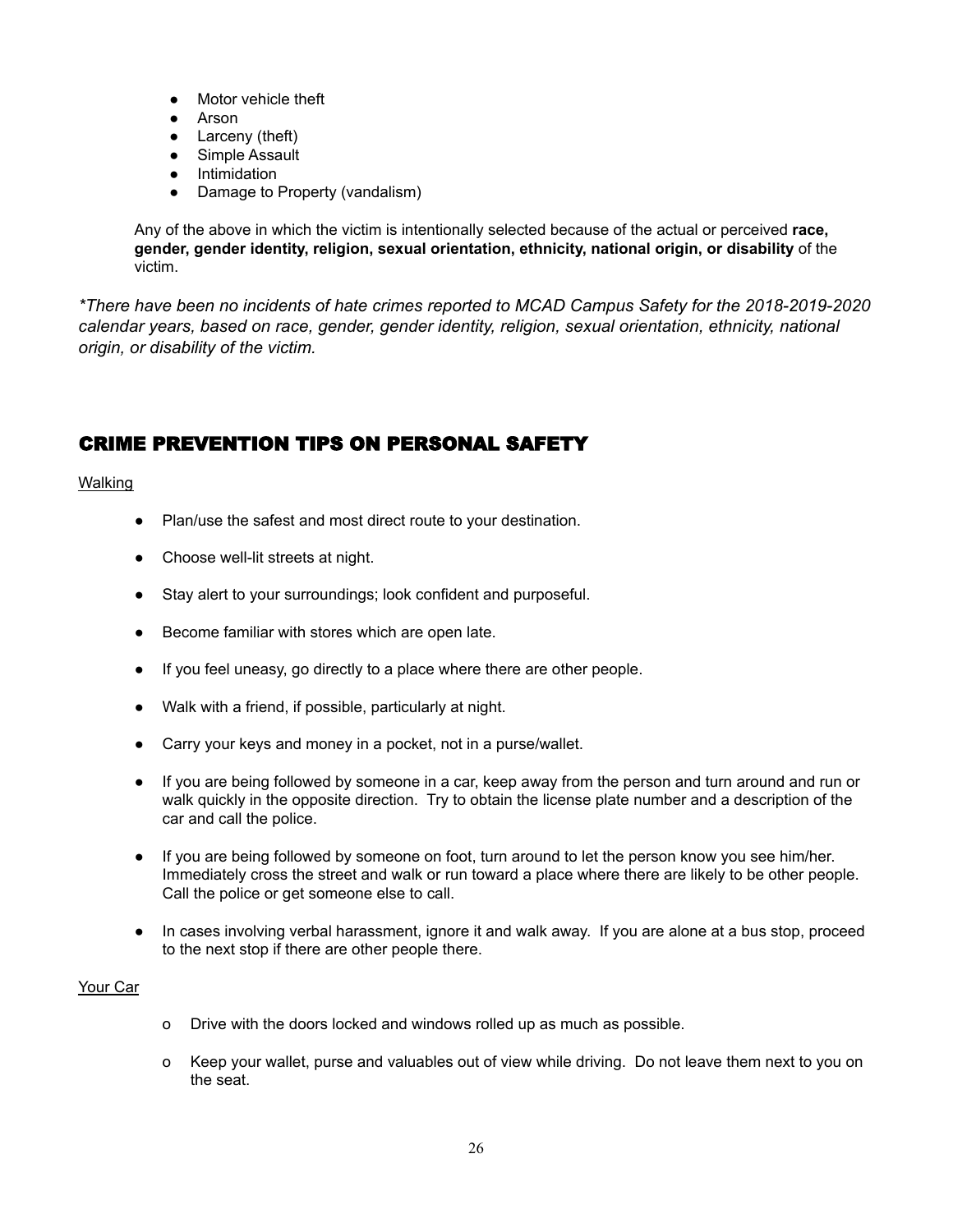- o If you see another motorist in trouble, do not stop. As you drive by, tell the motorist you will go call the police for assistance.
- o Park in well-lit areas. Look around before you get out of your car.
- o Put valuables and packages in the truck or out of sight before you arrive at your destination.
- o Always lock the doors, no matter how soon you plan to return.
- o When returning to your car, have the door key in hand. Look inside before you unlock the door and get in.
- o If you are being followed while driving, go to the closest police or fire station and honk your horn, or drive to an open business or gas station where you can safely call the police. Do not drive home or pull over to the side of the street.

#### At Home

- ♦ If there is a stranger at the door, never indicate that you are home alone.
- ♦ Do not open the door to anyone you do not know without verifying his/her identity.
- If someone wants to use your telephone, offer to make the call yourself while the person waits outside.
- ♦ Never let a stranger through an apartment security entrance.
- Do not give any information to "wrong number" callers. Ask, "What number are you calling?"
- Hang up immediately if you receive threatening or harassing calls. If the calls continue, keep a record of the date, time and content of each call. Then notify the police and the telephone company.

#### On-Campus Apartments

- ❖ Keep building doors closed and locked. Never let a stranger into the building.
- ❖ Keep your apartment doors and windows locked at all times.
- ❖ If you feel suspicious about someone or something, go to a populated area and call Campus Safety or the police immediately.
- ❖ Report any problems with door or window locks to the Housing Office immediately, on campus extension 780.
- ❖ Have a plan of escape from your residence in case of fire or other emergency.
- ❖ If upon returning to your residence, you find signs of forced entry, leave immediately, seek safety, and notify the policy and Campus Campus Safety.
- ❖ Have keys in hand to unlock doors when returning home.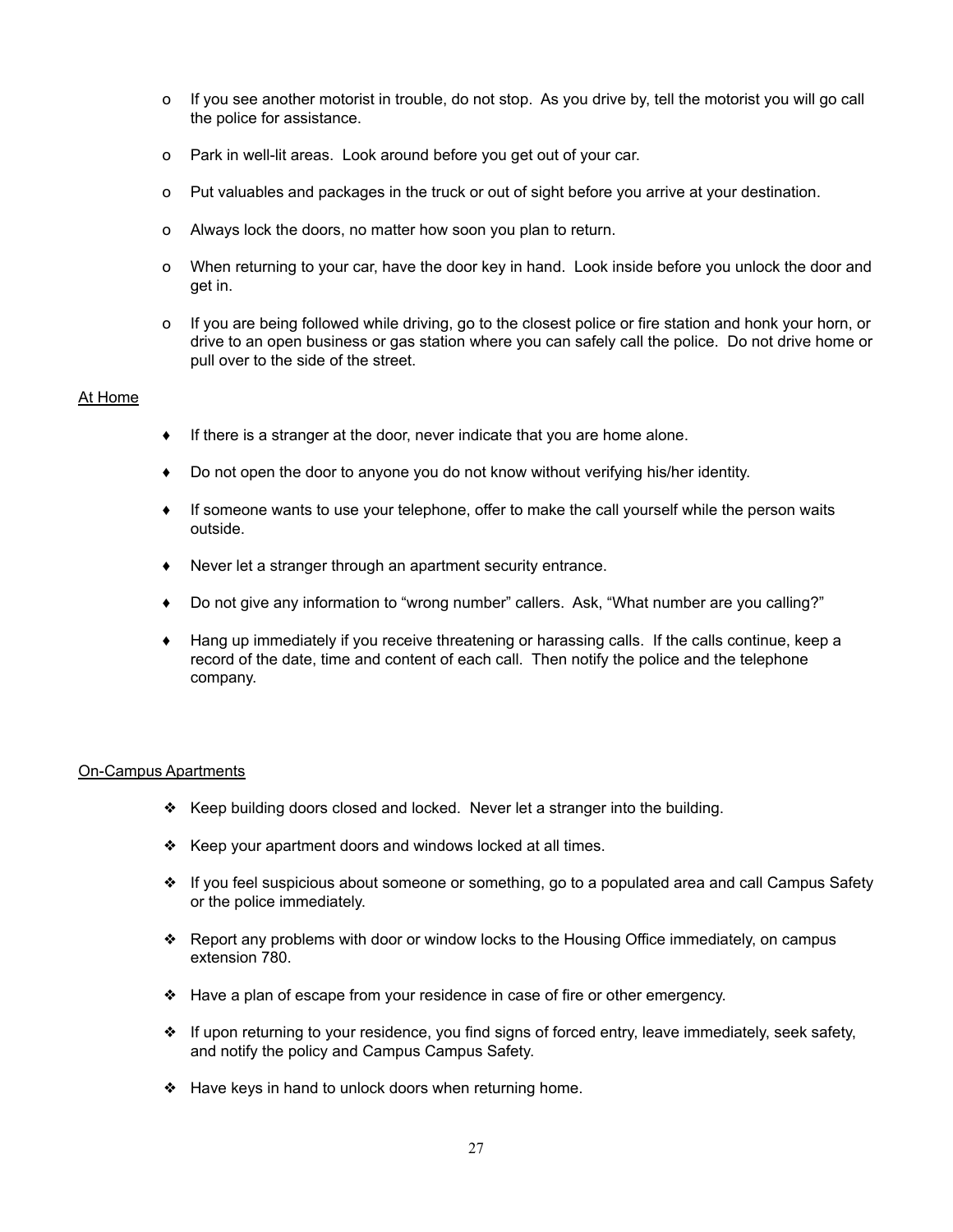❖ The loss or theft of room keys should be reported immediately to the Housing Office. A resident who has lost his/her keys has one week to find them. If the resident does not do so within that time, the apartment is re-keyed at a cost to the resident.

#### If you are assaulted/victimized:

Try to stay calm. Do not be ashamed or embarrassed.

Get help immediately. Tell the first person you see. Call Campus Safety or the police immediately. The shorter the time elapses, the better chance of apprehending the assailant.

Remember everything you can about your assailant.

Obtain any possible evidence that may lead to identification.

Remember your location as clearly as possible.

Do not be afraid to seek help after the incident. The MCAD counselor is available to talk with or will suggest other possible assistance outside the MCAD community.

## **2020 Fire Safety Report**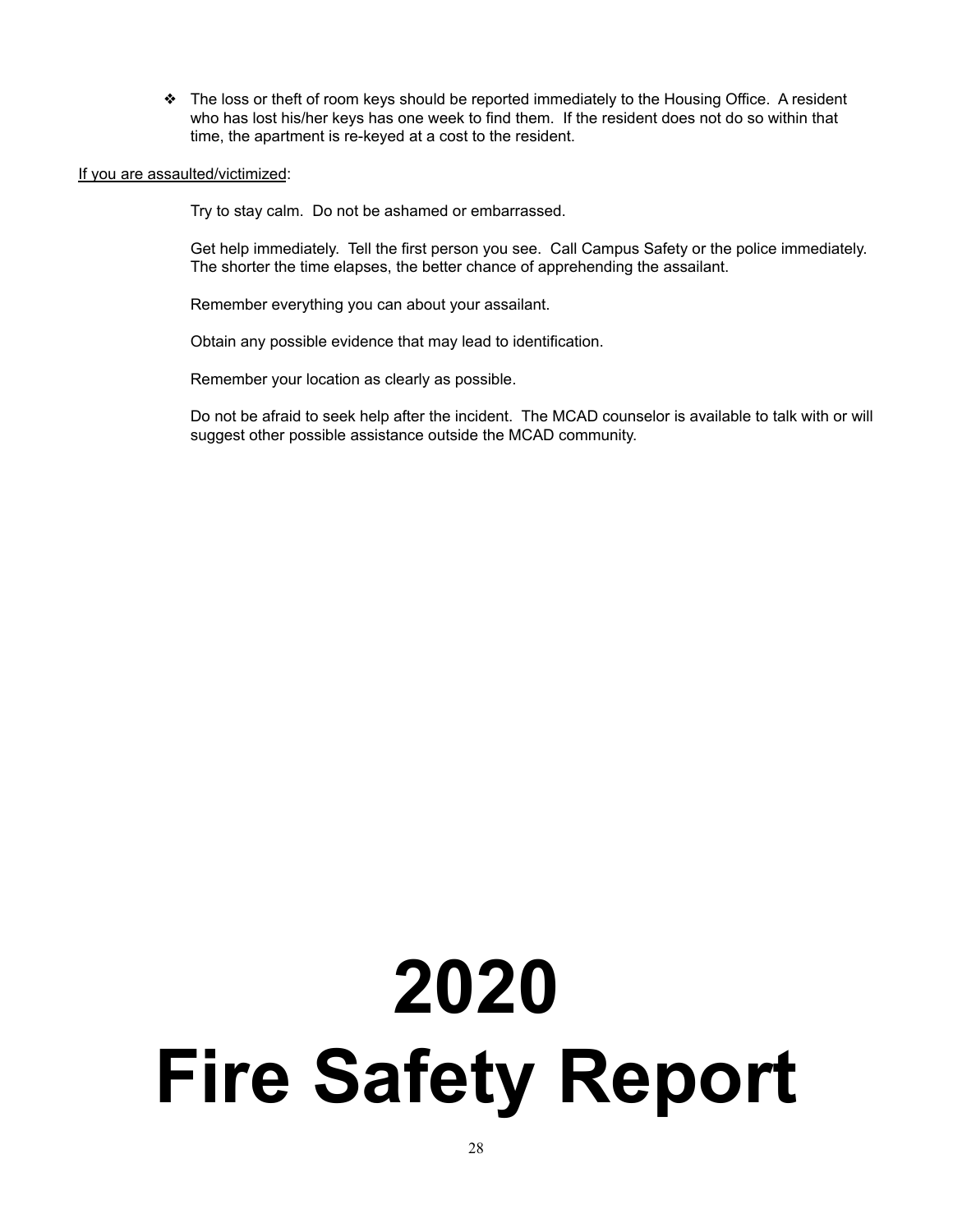# **MCAD**

### **Minneapolis College of Art and Design Department of Campus Safety Fall 2021**

#### **Any institution that maintains an on-campus student housing facility must collect fire statistics, publish an Annual Fire Safety Report, and keep a "fire log."**

In the Fall of 2009 the Minneapolis College of Art and Design began to compile fire statistics from 2007 forward.

#### **Fire Statistics**

Required statistics for each on-campus student housing facility include: the number of fires and cause of each fire; the number of deaths related to the fire; the number of injuries related the fire that resulted in treatment at a medical facility; and the value of property damage related to the fire (see statistics located at the end of report).

#### **Annual Fire Safety Report**

The Annual Fire Safety Report is available each year on October  $1<sup>st</sup>$ , and will be published along with the annual Campus Crime report.

#### **Fire Safety Systems**

Most MCAD resident apartment buildings have smoke, heat and carbon monoxide (CO) detectors in the common areas that report to a central panel at the Campus Safety office. There are local sounding smoke detectors inside each apartment as well as the equipment in the table below. Apartments with gas ranges have combination smoke detector/carbon monoxide detector units in the apartment. Fire extinguishers are located throughout all MCAD Housing buildings.

## **Fire System Equipment By Building**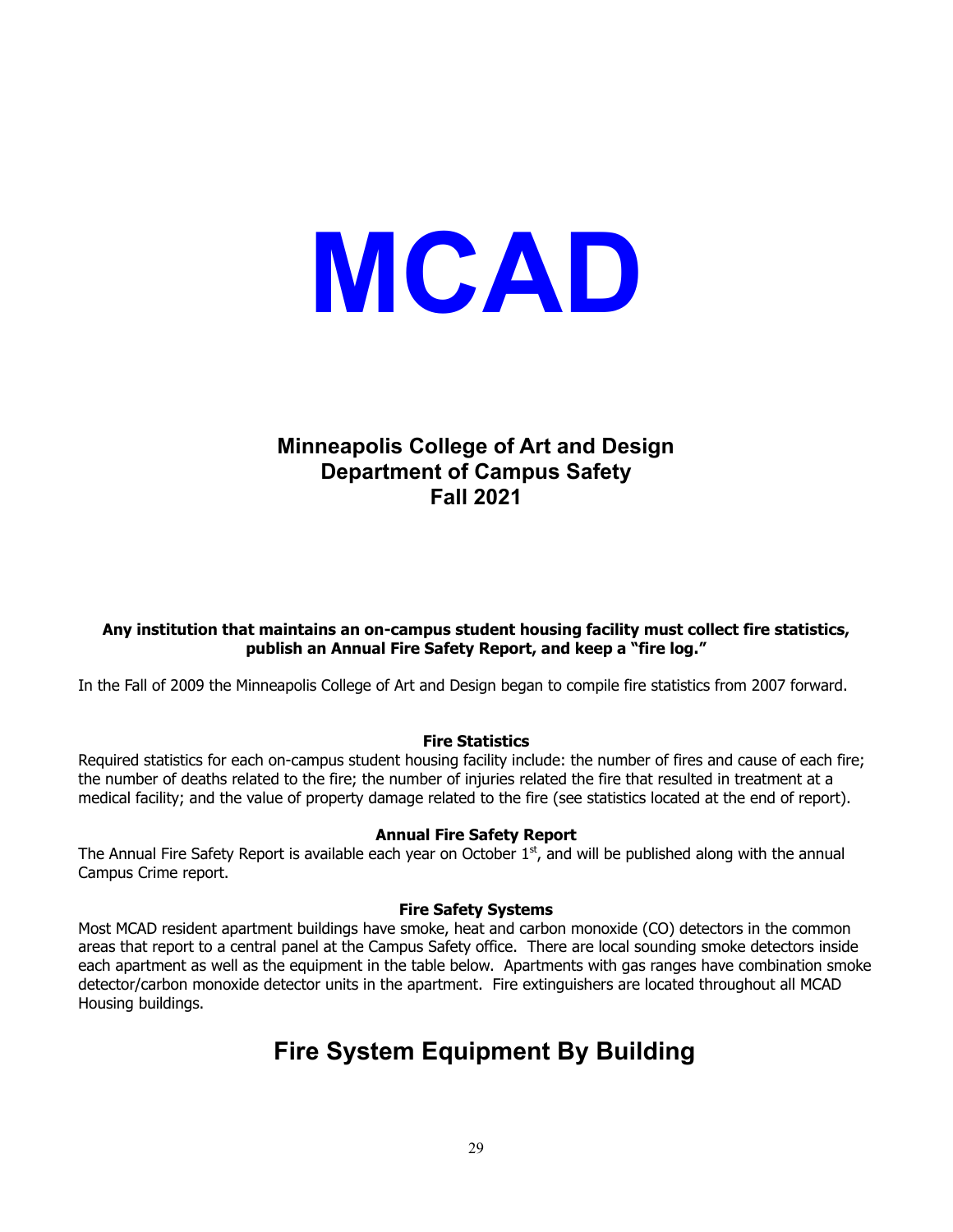|                              |                          |                               |                         |                             | <b>Manual</b>           |                                |                                     |
|------------------------------|--------------------------|-------------------------------|-------------------------|-----------------------------|-------------------------|--------------------------------|-------------------------------------|
| <b>Building Name/Address</b> | Smoke/Hea<br>t Detectors | <b>CO</b><br><b>Detectors</b> | Type of<br><b>Alarm</b> | <b>Sprinkle</b><br>r System | Pull<br><b>Stations</b> | Central<br><b>Reporting</b>    | <b>Fire</b><br><b>Extinguishers</b> |
|                              |                          |                               |                         |                             |                         |                                |                                     |
| 150 26th St. E.              | V                        | V                             | Horn &<br>Strobe        | No                          | V                       | To Campus<br>Safety            | V                                   |
| 148 26th St. E.              | V                        | V                             | Horn &<br>Strobe        | No.                         | V                       | To Campus<br>Safety            | V                                   |
| 146 26th St. E.              | V                        | V                             | Horn &<br>Strobe        | No                          | V                       | To Campus<br>Safety            | V                                   |
| 144 26th St. E.              | V                        | V                             | Horn &<br>Strobe        | No                          | V                       | To Campus<br>Safety            | V                                   |
| 2540 3rd Avenue              | V                        | V                             | Horn &<br>Strobe        | No                          | V                       | To Campus<br>Safety            | V                                   |
| 2550 3rd Avenue              | V                        | V                             | Horn &<br>Strobe        | No                          | V                       | To Campus<br>Safety            | V                                   |
| 200-204 26th St. E.          | V                        | V                             | detector<br>alarm       | No.                         | No.                     | CO only to<br>Campus<br>Safety | V                                   |
| 206-210 26th St. E           | V                        | V                             | detector<br>alarm       | No                          | No                      | CO only to<br>Campus<br>Safety | V                                   |
| 2537 Stevens Ave.            | V                        | V                             | Horn &<br>Strobe        | No                          | V                       | To Campus<br>Safety            | V                                   |

#### **Fire Drills**

Unannounced fire drills are conducted four times each year in the resident apartment buildings, one of which occurs after sunset. MCAD has an active safety committee that evaluates and recommends life safety improvements annually to the college administration.

#### **Policies On Smoking and Open Flame in Student Housing Facilities**

Due to fire hazard, candles, incense burners, oil lamps and other items that produce open flames are not permitted in MCAD housing. No smoking is permitted in MCAD housing. All resident buildings are entirely smoke-free.

#### **Procedures for Student Housing Evacuation**

- If resident students see a fire in their room or building they should:
	- Pull the fire alarm in the hallway
	- Leave the building
	- Call 911
	- Call MCAD Campus Safety at x1555 from on campus, or 612-874-3555.

If resident students hear a fire alarm in their building:

- Exit the building
- If your way is blocked by fire and/or smoke, seek a different exit including windows
- Wait outside for the all-clear signal

#### **Policies for fire safety education and training programs for students, faculty and staff**

#### **Discovery of Fire on campus**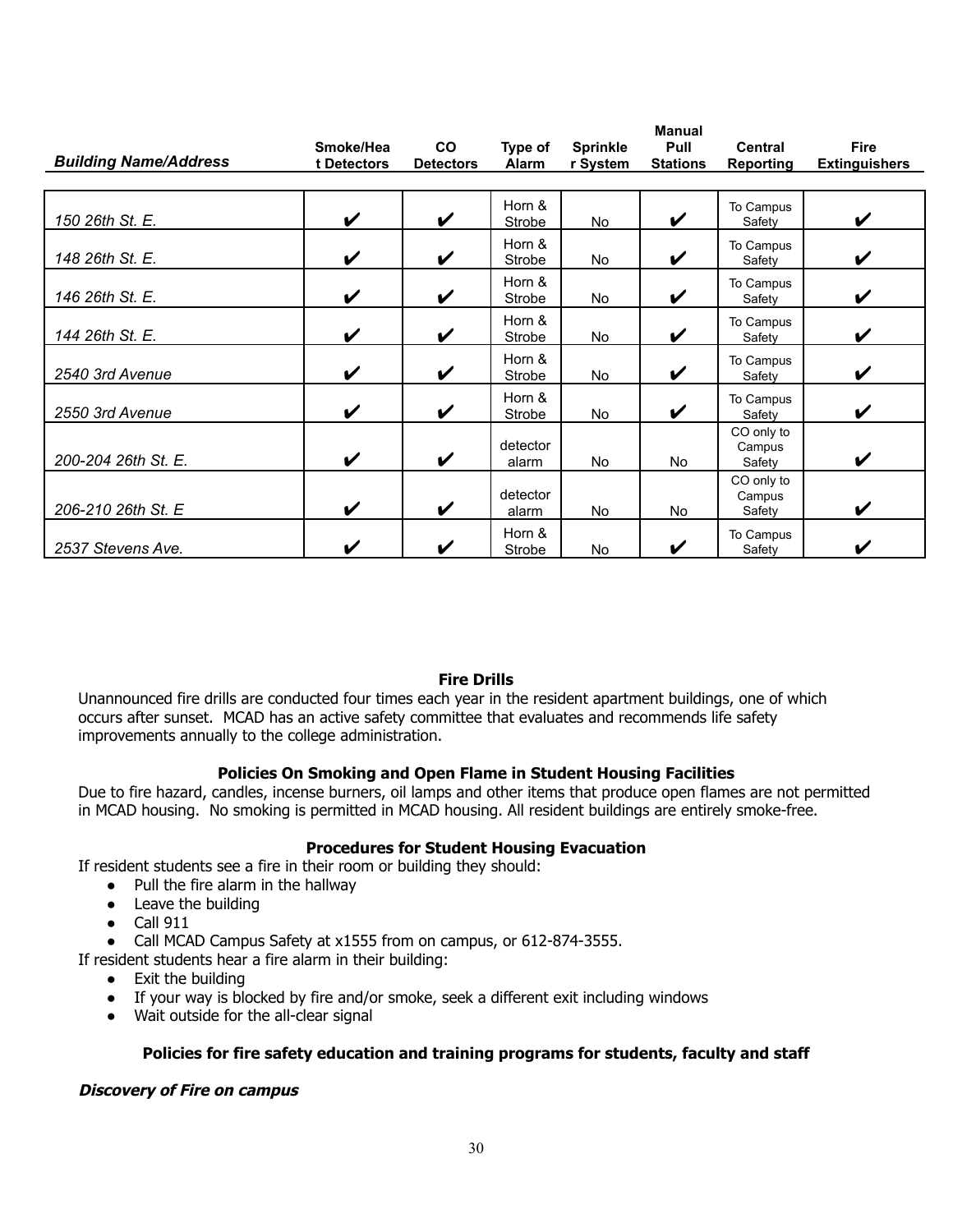- 1) Go to a safe area and call 911; then call Campus Safety by dialing X 1555 on a college phone, or 612-874-3555 and give the following information: building, floor and room number. Give the exact location (for example: Main building, southwest corner, 2<sup>nd</sup> floor).
- 2) If evacuation is necessary follow the **"Fire Evacuation"** procedures below. Activate the pull alarm as you are leaving the building.
- 3) Do's and Don'ts:
	- Do not attempt to fight the fire.
	- Use the stairwell not the elevator. Use an alternative stairwell if the nearest stairwell is blocked.
	- If caught in heavy smoke, crawl to escape. The air is better near the floor.
	- Do not re-enter the building until the "all clear" has been given by Campus Safety.

|                                           |                                              | 2018 MCAD Resident Building Fire Statistics |          |           |                                             |                                                                                       |                                          |                                                     |                                            |
|-------------------------------------------|----------------------------------------------|---------------------------------------------|----------|-----------|---------------------------------------------|---------------------------------------------------------------------------------------|------------------------------------------|-----------------------------------------------------|--------------------------------------------|
| Resident<br>Apartment<br><b>Buildings</b> | Total<br>Fires In<br>Each<br><b>Building</b> | Fire<br>Incident<br>No.                     | Date     | Time      | Cause of<br>Fire                            | Number<br>of Injuries<br>that<br>required<br>treatment<br>at a<br>Medical<br>Facility | No. of<br>Deaths<br>Related<br>to a Fire | Value of<br>Property<br>Damage<br>Caused<br>by Fire | <b>MCAD</b><br>Pubic<br>Safety<br>Case No. |
| 150 E. 26th Ave                           | $\pmb{0}$                                    | n/a                                         |          |           |                                             | n/a                                                                                   | n/a                                      | \$0                                                 | n/a                                        |
| 144 E. 26th Ave.                          | 0                                            | n/a                                         |          |           |                                             | n/a                                                                                   | n/a                                      | \$0                                                 | n/a                                        |
| 146 E. 26th Ave.                          | 0                                            | n/a                                         |          |           |                                             | n/a                                                                                   | n/a                                      | \$0                                                 | n/a                                        |
| 148 E. 26th Ave.                          | $\mathbf 0$                                  | n/a                                         |          |           |                                             |                                                                                       |                                          |                                                     |                                            |
| 2540 3rd Ave. S.                          | 1                                            | 1                                           | 04/04/18 | 8:09 p.m. | Unintentiona<br>I- cooking                  | 0                                                                                     | 0                                        | \$0                                                 | 18-0036                                    |
| 2550 3rd Ave. S.                          | 0                                            | n/a                                         |          |           |                                             | n/a                                                                                   | n/a                                      | \$0                                                 | n/a                                        |
| 200-204 E. 26th                           | $\pmb{0}$                                    | n/a                                         |          |           |                                             | n/a                                                                                   | n/a                                      | \$0                                                 | n/a                                        |
| 206-210 E. 26th                           | $\mathbf 0$                                  | n/a                                         |          |           |                                             | n/a                                                                                   | n/a                                      | \$0                                                 | n/a                                        |
| 2537 Stevens Ave                          | $\mathbf 0$                                  | n/a                                         |          |           |                                             | n/a                                                                                   | n/a                                      | \$0                                                 | n/a                                        |
|                                           |                                              |                                             |          |           |                                             |                                                                                       |                                          |                                                     |                                            |
|                                           |                                              |                                             |          |           | 2019 MCAD Resident Building Fire Statistics |                                                                                       |                                          |                                                     |                                            |
| Resident<br>Apartment<br><b>Buildings</b> | Total<br>Fires In<br>Each<br><b>Building</b> | Fire<br>Incident<br>No.                     | Date     | Time      | Cause of<br>Fire                            | Number<br>of Injuries<br>that<br>required<br>treatment<br>at a<br>Medical<br>Facility | No. of<br>Deaths<br>Related<br>to a Fire | Value of<br>Property<br>Damage<br>Caused<br>by Fire | <b>MCAD</b><br>Pubic<br>Safety<br>Case No. |
| 150 E. 26th Ave                           | $\mathbf 0$                                  | n/a                                         |          |           |                                             | n/a                                                                                   | n/a                                      | \$0                                                 | n/a                                        |
| 144 E. 26th Ave.                          | $\mathbf 0$                                  | n/a                                         |          |           |                                             | n/a                                                                                   | n/a                                      | \$0                                                 | n/a                                        |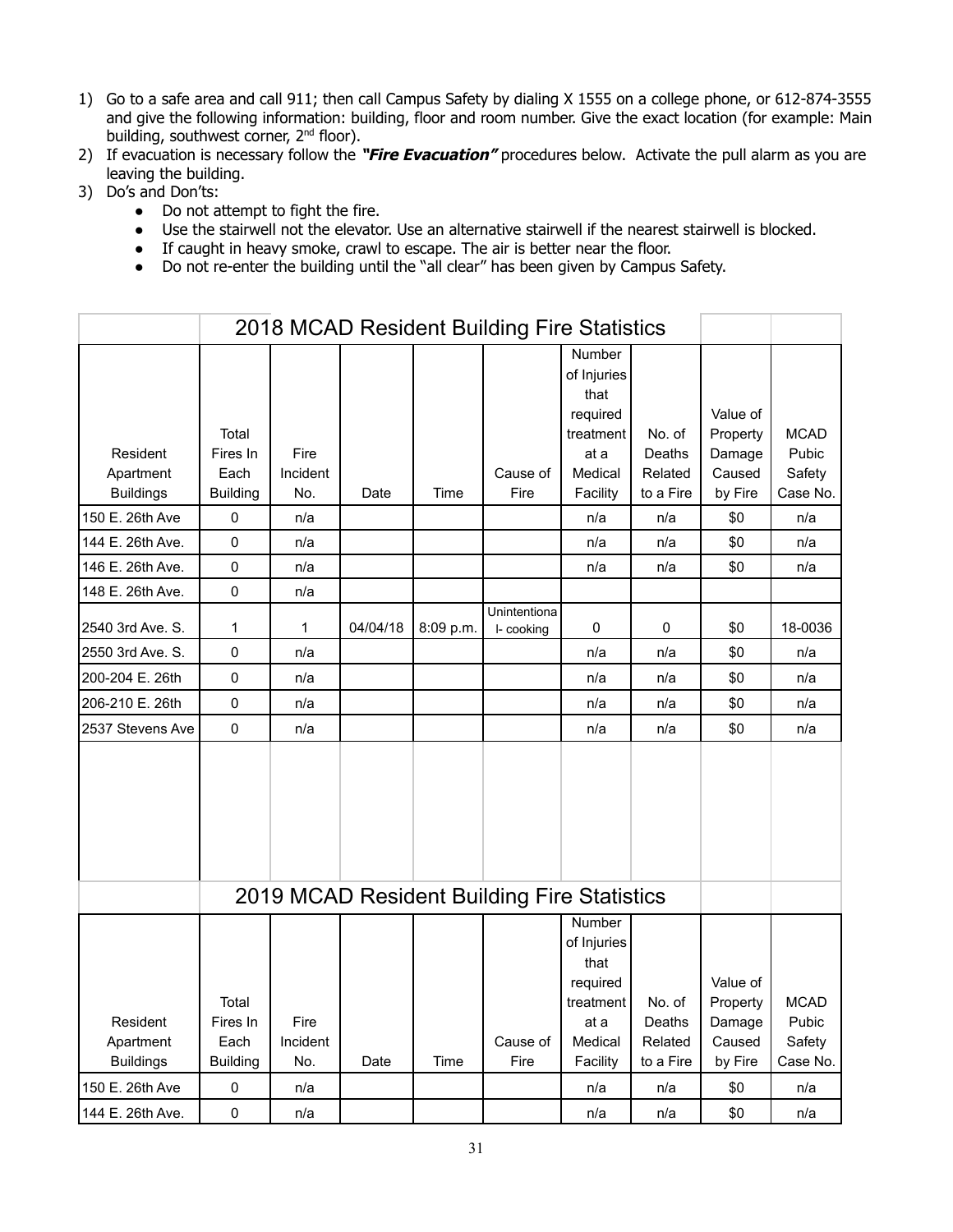| 146 E. 26th Ave.  | 0 | n/a |  | n/a | n/a | \$0 | n/a |
|-------------------|---|-----|--|-----|-----|-----|-----|
| 148 E. 26th Ave.  | 0 | n/a |  | n/a | n/a | \$0 | n/a |
| 12540 3rd Ave. S. | 0 | n/a |  | n/a | n/a | \$0 | n/a |
| 2550 3rd Ave. S.  | 0 | n/a |  | n/a | n/a | \$0 | n/a |
| 200-204 E. 26th   | 0 | n/a |  | n/a | n/a | \$0 | n/a |
| 206-210 E. 26th   | 0 | n/a |  | n/a | n/a | \$0 | n/a |
| 12537 Stevens Ave | 0 | n/a |  | n/a | n/a | \$0 | n/a |

## 2020 MCAD Resident Building Fire Statistics

| Resident<br>Apartment<br><b>Buildings</b> | Total<br>Fires In<br>Each<br><b>Building</b> | Fire<br>Incident<br>No. | Date     | Time | Cause of<br>Fire                                                                             | Number<br>of<br>Injuries<br>that<br>required<br>treatmen<br>t at a<br>Medical<br>Facility | No. of<br>Deaths<br>Related<br>to a Fire | Value of<br>Property<br>Damage<br>Caused<br>by Fire | <b>MCAD</b><br>Pubic<br>Safety<br>Case<br>No. |
|-------------------------------------------|----------------------------------------------|-------------------------|----------|------|----------------------------------------------------------------------------------------------|-------------------------------------------------------------------------------------------|------------------------------------------|-----------------------------------------------------|-----------------------------------------------|
| 150 E. 26th Ave                           | 0                                            | n/a                     |          |      |                                                                                              | n/a                                                                                       | n/a                                      |                                                     |                                               |
| 144 E. 26th Ave.                          | $\mathbf 0$                                  | n/a                     |          |      |                                                                                              | n/a                                                                                       | n/a                                      |                                                     |                                               |
| 146 E. 26th Ave.                          | $\pmb{0}$                                    | n/a                     |          |      |                                                                                              | n/a                                                                                       | n/a                                      |                                                     |                                               |
| 148 E. 26th Ave.                          | $\pmb{0}$                                    | n/a                     |          |      |                                                                                              | n/a                                                                                       | n/a                                      |                                                     |                                               |
| 2540 3rd Ave.<br>S.                       | $\pmb{0}$                                    | n/a                     |          |      |                                                                                              | n/a                                                                                       | n/a                                      |                                                     |                                               |
| 2550 3rd Ave.<br>S.                       | $\mathbf 0$                                  | n/a                     |          |      |                                                                                              | n/a                                                                                       | n/a                                      |                                                     |                                               |
| 200-204 E. 26th                           | $\pmb{0}$                                    | n/a                     |          |      |                                                                                              | n/a                                                                                       | n/a                                      |                                                     |                                               |
| 206-210 E. 26th                           | $\mathbf 0$                                  | n/a                     |          |      |                                                                                              | n/a                                                                                       | n/a                                      |                                                     |                                               |
| 2537 Stevens<br>Ave                       | 1                                            | 1                       | 03/08/20 | 1538 | Unintention<br>al- Plastic<br>bottomed<br>electric<br>teapot<br>placed on<br>stove<br>burner | n/a                                                                                       | n/a                                      | \$0                                                 | 20-0039                                       |